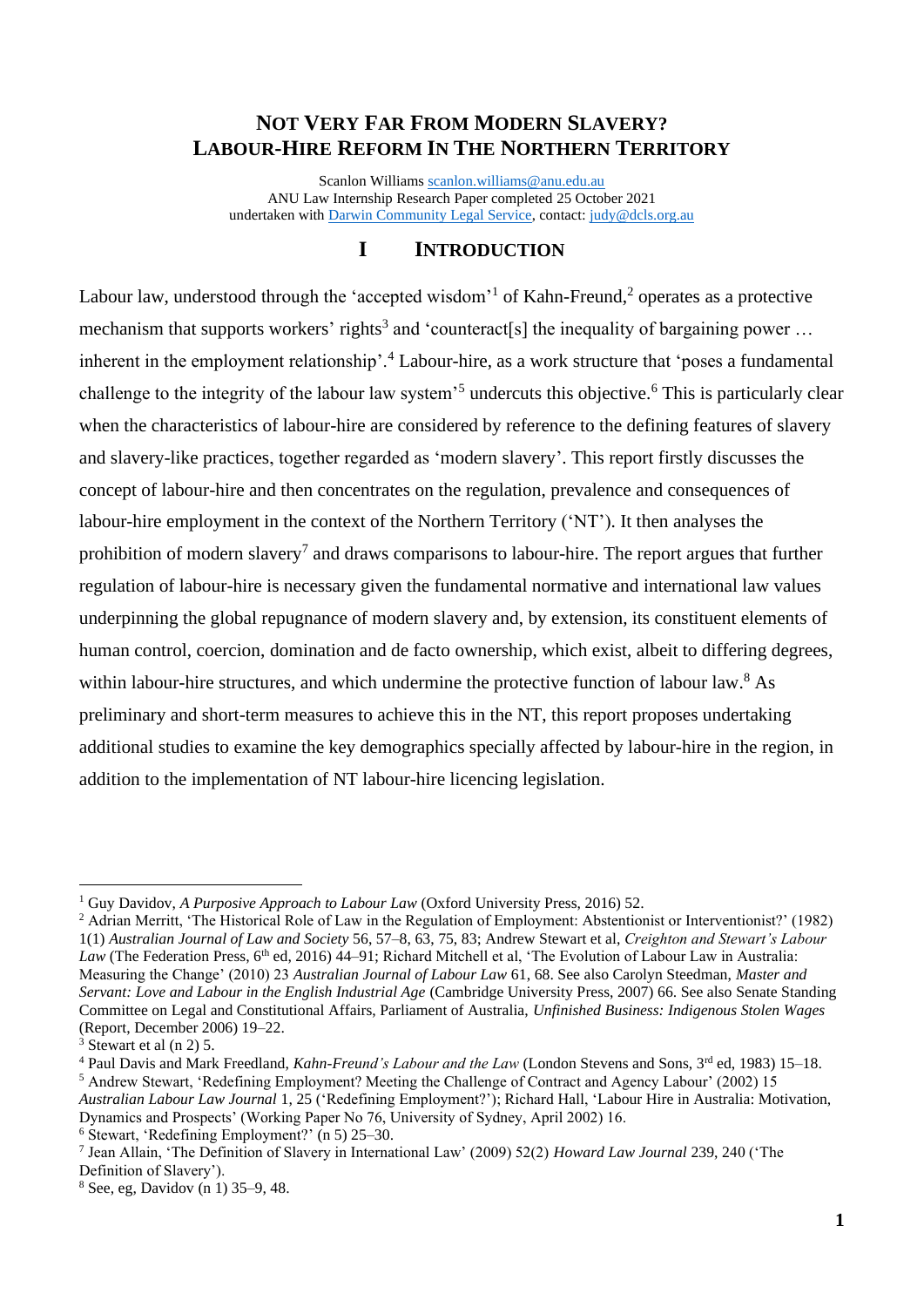# **II LABOUR-HIRE IN AUSTRALIA**

#### A *The Concept of Labour-Hire*

Labour-hire has operated in Australia since at least the 1950s.<sup>9</sup> Beginning as an industry that provided short-term labour alternatives in 'clerical, administrative and other white collar' roles, <sup>10</sup> labour-hire work is now also performed on a 'casual, part-time, full-time [and] on-going basis<sup>'11</sup> in a broader class of industries, including 'communications, mining, manufacturing, finance … property and business services'.<sup>12</sup> The growth of labour-hire has been particularly driven by demand by employers and workers for flexible and financially attractive alternative work options.<sup>13</sup> Labour-hire provides these opportunities through 'triangular relationships',<sup>14</sup> under which workers are contracted<sup>15</sup> or, more commonly, <sup>16</sup> employed, paid<sup>17</sup> and 'ultimately controlled'<sup>18</sup> by a labour-hire agency ('LHA'), <sup>19</sup> which provides workers to perform services for, and under the functional direction of,<sup>20</sup> hosts, who, in return, pay fees to the LHA.<sup>21</sup> Unlike employment agencies, which recruit workers for direct engagement with a third-party, who becomes the ultimate employer/contractee,<sup>22</sup> labour-hire arrangements administered by LHAs actively divert workers from formal contractual or employment relationships

<sup>&</sup>lt;sup>9</sup> House of Representatives Standing Committee on Employment, Workplace Relations and Workforce Participation, Parliament of Australia, *Making it Work: Inquiry into Independent Contacting and Labour Hire Arrangements* (Final Report, August 2005) 31 ('*Making it Work*'). Migrant Worker's Taskforce, *Report of the Migrant Workers' Taskforce*  (Report, March 2019) 100 ('*Report of the Migrant Workers' Taskforce*').

 $10$  Hall (n 5) 6.

<sup>11</sup> Stewart et al (n 2) 256; *Making it Work* (n 9) 32–3; Pauline Thai, 'Unfair Dismissal Protection for Labour Hire Workers? Implementing the Doctrine of Joint Employment in Australia' (2012) 25 *Australian Journal of Labour Law* 152, 153.

<sup>12</sup> *Making it Work* (n 9) 31.

<sup>&</sup>lt;sup>13</sup> Linda Brennan and Michael J Valos, *On-Hired Workers in Australia: Motivations and Outcomes* (Report, January 2003) 6–7, 12–13; Hall (n 5) 8, 18; Patrick Laplagne, Maurice Glover and Tim Fry, *The Growth of Labour Hire in Australia*  (Working Paper, Productivity Commission, February 2005) 3; Productivity Commission, *Workplace Relations Framework: Productivity Commission Inquiry Report* (Report No 76, 30 November 2015) 801–2 ('*Workplace Relations Framework*').

<sup>14</sup> Andrew Stewart, *Independent Contractors: A Practical Guide* (CCH Australia Limited, 2013) 256 ('*Independent Contractors*'); *Victorian Inquiry into the Labour Hire Industry and Insecure Work* (Final Report, August 2016) 48 ('*Victorian Inquiry into the Labour Hire Industry*'); *Regulation of the Labour Hire Industry 2016* (Report, 15 December 2016) 6 ('*Regulation of the Labour Hire Industry*').

<sup>&</sup>lt;sup>15</sup> John Burgess and Julia Connell, 'Temporary Agency Work: Conceptual, Measurement and Regulatory Issues' (2005) 13(2) *International Journal of Employment Studies* 19, 20; *Making it Work* (n 9) 32; *Victorian Inquiry into the Labour Hire Industry* (n 14) 18; *Regulation of the Labour Hire Industry* (n 14) 6.

<sup>16</sup> Australian Bureau of Statistics, *Australian Labour Market Statistics, Jan 2010* (Catalogue 6105.0, 8 January 2010) [<https://www.abs.gov.au/AUSSTATS/abs@.nsf/Previousproducts/6105.0Feature%20Article1Jan%202010>](https://www.abs.gov.au/AUSSTATS/abs@.nsf/Previousproducts/6105.0Feature%20Article1Jan%202010) ('*Australian Labour Market Statistics*').

<sup>17</sup> Thai (n 11) 169. See also *Making it Work* (n 9) 37–9; Steve O'Neil, 'Labour Hire: Issues and Responses' (Research Paper No 9, Parliamentary Library, Parliament of Australia, 8 March 2004) 1.

<sup>18</sup> Thai (n 11) 156; *Forstaff v Chief Commissioner of State Revenue* (2004) 144 IR 1; *Wilton v Coal & Allied Operations Pty Ltd* (2007) 161 FCR 300 ('*Wilton v Coal*').

<sup>19</sup> Stewart, *Independent Contractors* (n 14) 3; *Making it Work* (n 9) 31–2.

<sup>20</sup> Thai (n 11) 157–8. But see *Melbourne v JC Techforce Pty Ltd* (1998) 65 SAIR 372.

<sup>&</sup>lt;sup>21</sup> Stewart et al (n 2) 256; Thai (n 11) 156. See also *Kool v Adecco Industrial Pty Ltd (t/as Adecco)* [2016] FWC 925, [45]-[46] ('*Kool v Adecco*').

 $^{22}$  Stewart, 'Redefining Employment?' (n 5) 17; O'Neil (n 17) 1, 3.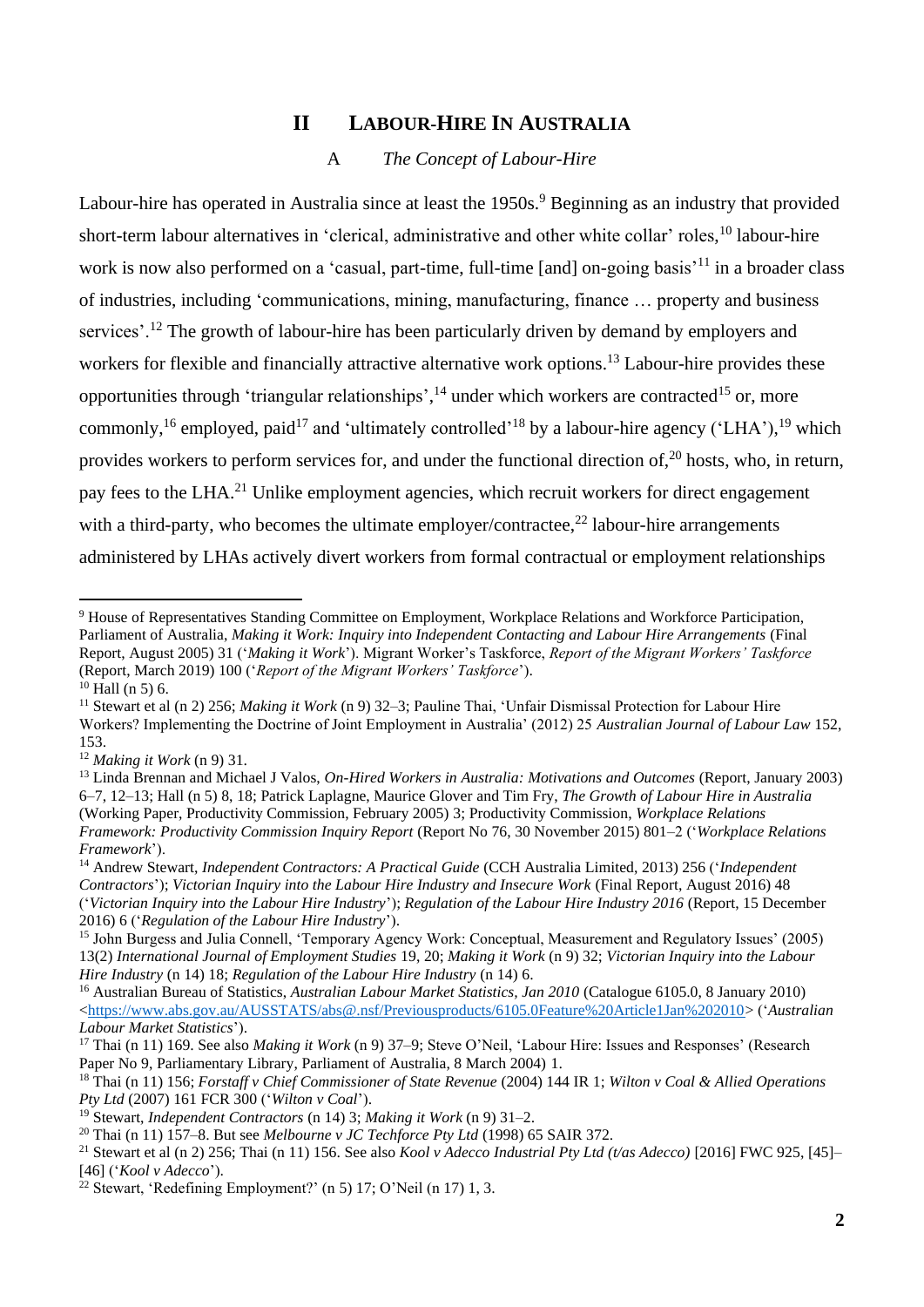with an assigned host.<sup>23</sup> Consequently, whilst labour-hire facilitates adaptability and responsiveness in the labour market, it also manipulates the boundaries of managerial authority exercisable by LHAs and hosts, which distorts workplace rights and obligations, often to the detriment of workers.<sup>24</sup>



The labour-hire construct<sup>25</sup>

# B *Pervasiveness of Labour-Hire in the Northern Territory*

In 2020 it was estimated that between  $1.1\%^{26}$  and  $2\%^{27}$  of employees nationally were affiliated with LHAs. Current NT-specific labour-hire research is, however, limited and of varying reliability due to methodological deficiencies in data collection,<sup>28</sup> and because of distinctive regional factors, including 'highly volatile' annual interstate migration to and from the NT,<sup>29</sup> and the movement of an estimated 8,700 inbound, and around 1,700 outbound, fly-in fly-out ('FIFO') workers, who are not counted in NT labour force or population statistics.<sup>30</sup> Nevertheless, available information suggests that in 2020 in

[<https://nteconomy.nt.gov.au/labour-market>](https://nteconomy.nt.gov.au/labour-market) ('NT Economy: Labour Market').

<sup>23</sup> Thai (n 11) 159–60, 169. But see *Fair Work Ombudsman v Quest South Holdings Pty Ltd* (2015) 326 ALR 470, [167]. See also *Building Workers' Industrial Union of Australia v Odco Pty Ltd* (1991) 29 FCR 104, 119; *Wilton v Coal* (n 18) [53]–[61], [190], [193].

 $24$  Thai (n 11) 157–60.

<sup>25</sup> 'Unfair Dismissals Benchbook: Labour Hire Workers', *Fair Work Commission* (Web Page, 16 March 2021) [<https://www.fwc.gov.au/unfair-dismissals-benchbook/coverage/people-excluded/labour-hire-workers>](https://www.fwc.gov.au/unfair-dismissals-benchbook/coverage/people-excluded/labour-hire-workers).

<sup>26</sup> Australian Bureau of Statistics, *Characteristics of Employment, Australia, August 2020 Table 13.3 Employees by Status of Labour Hire and Demographic Characteristics* (Catalogue 6333.0, 11 December 2020) ('*Characteristics of Employment, August 2020*'). See also, Australian Bureau of Statistics, *Working Arrangements* (Catalogue No 6336.0, 11 December 2020) [<https://www.abs.gov.au/statistics/labour/earnings-and-work-hours/working-arrangements/latest](https://www.abs.gov.au/statistics/labour/earnings-and-work-hours/working-arrangements/latest-release)[release>](https://www.abs.gov.au/statistics/labour/earnings-and-work-hours/working-arrangements/latest-release); *Workplace Relations Framework* (n 13) 801.

<sup>27</sup> *Report of the Migrant Workers' Taskforce* (n 9) 100.

<sup>28</sup> See 'Characteristics of Employment, Australia Methodology', *Australian Bureau of Statistics* (Web Page, 11 December 2020) [<https://www.abs.gov.au/methodologies/characteristics-employment-australia-methodology/aug-2020#accuracy](https://www.abs.gov.au/methodologies/characteristics-employment-australia-methodology/aug-2020#accuracy-and-quality)[and-quality>](https://www.abs.gov.au/methodologies/characteristics-employment-australia-methodology/aug-2020#accuracy-and-quality).

<sup>29</sup> 'Northern Territory Economy: Population', *Northern Territory Government Department of Treasury and Finance* (Web Page) [<https://nteconomy.nt.gov.au/population>](https://nteconomy.nt.gov.au/population) ('NT Economy: Population'); 'Northern Territory Economy: Labour Market' *Northern Territory Government Department of Treasury and Finance* (Web Page)

<sup>&</sup>lt;sup>30</sup> 'NT Economy: Population' (n 29).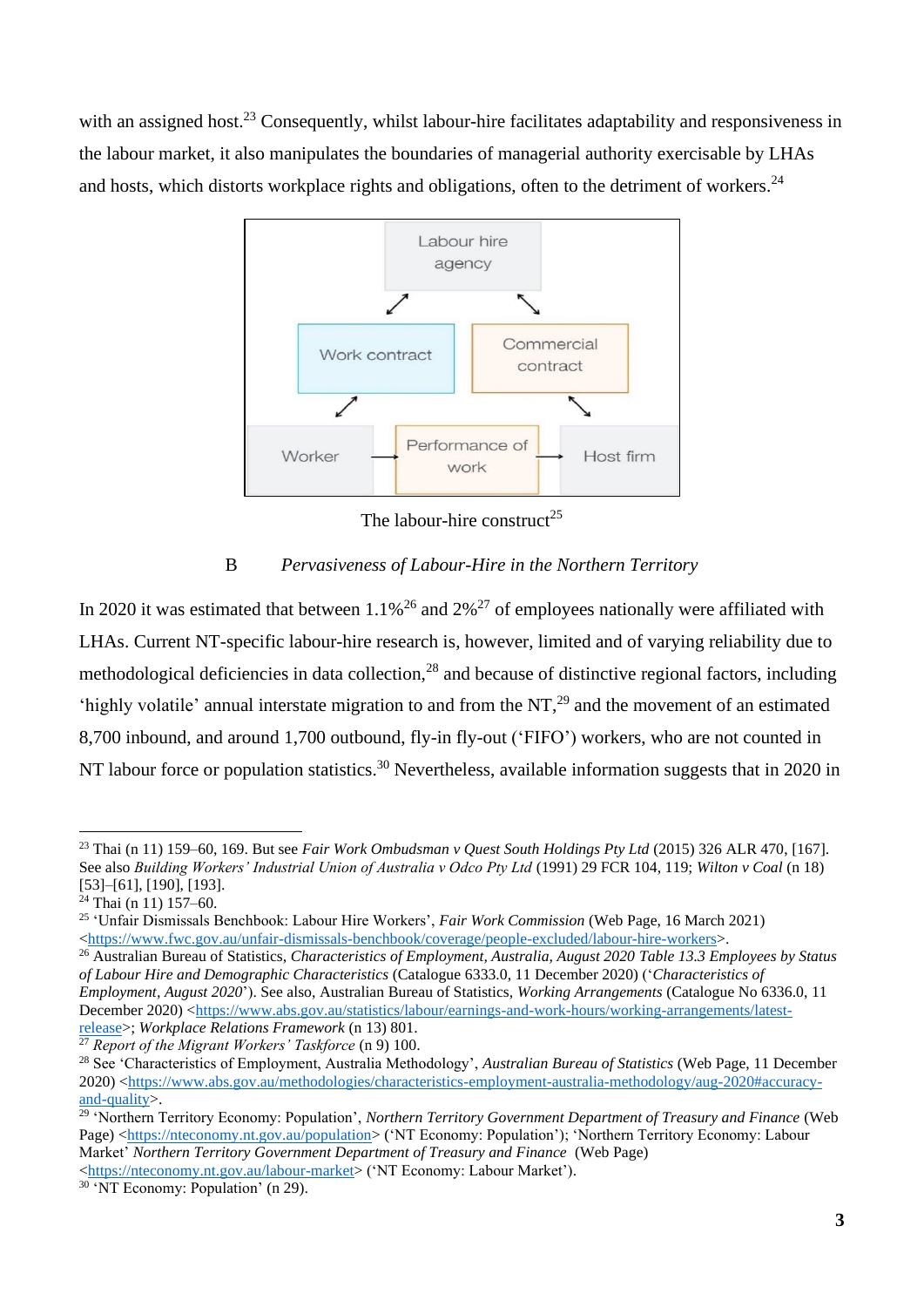the NT there were between 500 and up to 2600 LHEs<sup>31</sup> registered with around 37 NT-based LHAs.<sup>32</sup> This suggests that LHEs constitute between 0.48% and, at upper estimates, 2.47% of the approximately 105,100 employees counted in the NT labour force.<sup>33</sup> This is the lowest rate of labourhire employment in any state or territory in Australia.<sup>34</sup> Nevertheless, manual labour, construction, manufacturing, machinery operation, mining and agriculture, forestry, fishing and administration services, which are relatively regular users of labour-hire<sup>35</sup> (generating approximately 80% of all demand for labour-hire employee services nationally<sup>36</sup>), are financially significant industries in the NT, which contribute approximately 83.5% of gross state product<sup>37</sup> and engage 39,148 workers, who represent approximately 38% of the NT labour force.<sup>38</sup> It is clear, therefore, that labour-hire is entrenched in the NT and relied upon by the majority of key sectors in the region. This is supported by information provided by the Darwin Community Legal Service, which indicates that labour-hire is being utilised locally by various private enterprises, NT quasi-government entities and NT government departments.<sup>39</sup>

### C *Rights and Vulnerabilities of Labour-Hire Employees in the Northern Territory*

Approximately 97% of labour-hire workers are employees of LHAs.<sup>40</sup> In the NT, all employees, including LHEs, are, through national system employee classification,  $41$  guaranteed minimum employment conditions under the *Fair Work Act 2009* (Cth) ('FW Act'),<sup>42</sup> albeit to differing degrees dependent upon employment category. NT LHEs, like other employees, are also afforded protection under common law employer duties,  $43$  and work health and safety and anti-discrimination legislation,

<sup>31</sup> *Characteristics of Employment, August 2020* (n 26).

<sup>32</sup> Australian Bureau of Statistics, *Counts of Australian Businesses, including Entries and Exits*, June 2016 to June 2020 (Catalogue No 8165.0, 16 February 2021).

<sup>33</sup> See also 'NT Economy: Population' (n 29); 'NT Economy: Labour Market' (n 29); *Characteristics of Employment, August 2020* (n 26).

<sup>34</sup> *Characteristics of Employment, August 2020* (n 26).

<sup>35</sup> Laplagne, Glover and Fry (n 13) 27.

<sup>36</sup> *Characteristics of Employment, August 2020* (n 26).

<sup>37</sup> 'Northern Territory Economy: Industries', *Northern Territory Government Department of Treasury and Finance* (Web Page) [<https://nteconomy.nt.gov.au/industry-analysis>](https://nteconomy.nt.gov.au/industry-analysis).

<sup>&</sup>lt;sup>38</sup> Informed Decisions, *2016 Census Results Northern Territory: Community Profile* (Report) 60; [<https://profile.id.com.au/australia/industries?WebID=160>](https://profile.id.com.au/australia/industries?WebID=160).

<sup>&</sup>lt;sup>39</sup> Interview with Judy Harrison, Principal Solicitor at the Darwin Community Legal Service, (Scanlon Williams, College of Law, Australian National University, 18 October 2021).

<sup>40</sup> *Australian Labour Market Statistics* (n 16). See also *Victorian Inquiry into the Labour Hire Industry* (n 14) 18.

<sup>41</sup> Ibid ss 13, 14(a)–(f). See also *New South Wales v Commonwealth of Australia* (2006) 229 CLR 1, 158 [335]–[337], [341]: Stewart et al (n 2) 128.

<sup>42</sup> *Fair Work Act 2009* (Cth) ss 60–2, 65, 66A, 67, 70, 72A, 80, 82A, 87, 96, 102, 104, 106A, 108, 113, 114, 117, 119, 283–284, 293–294 ('*FW Act*').

<sup>43</sup> See Stewart et al (n 2) 522–31; *Commonwealth Bank of Australia v Barker* (2014) 253 CLR 168; *Goldman Sachs JB Were Services Pty Limited v Nikolich* [2007] FCAFC 120. See also *Burger King Corp v Hungry Jack's Pty Ltd* (2001) 69 NSWLR 588; *Adventure World Travel Pty Ltd v Newsom* (2014) 86 NSWLR 515.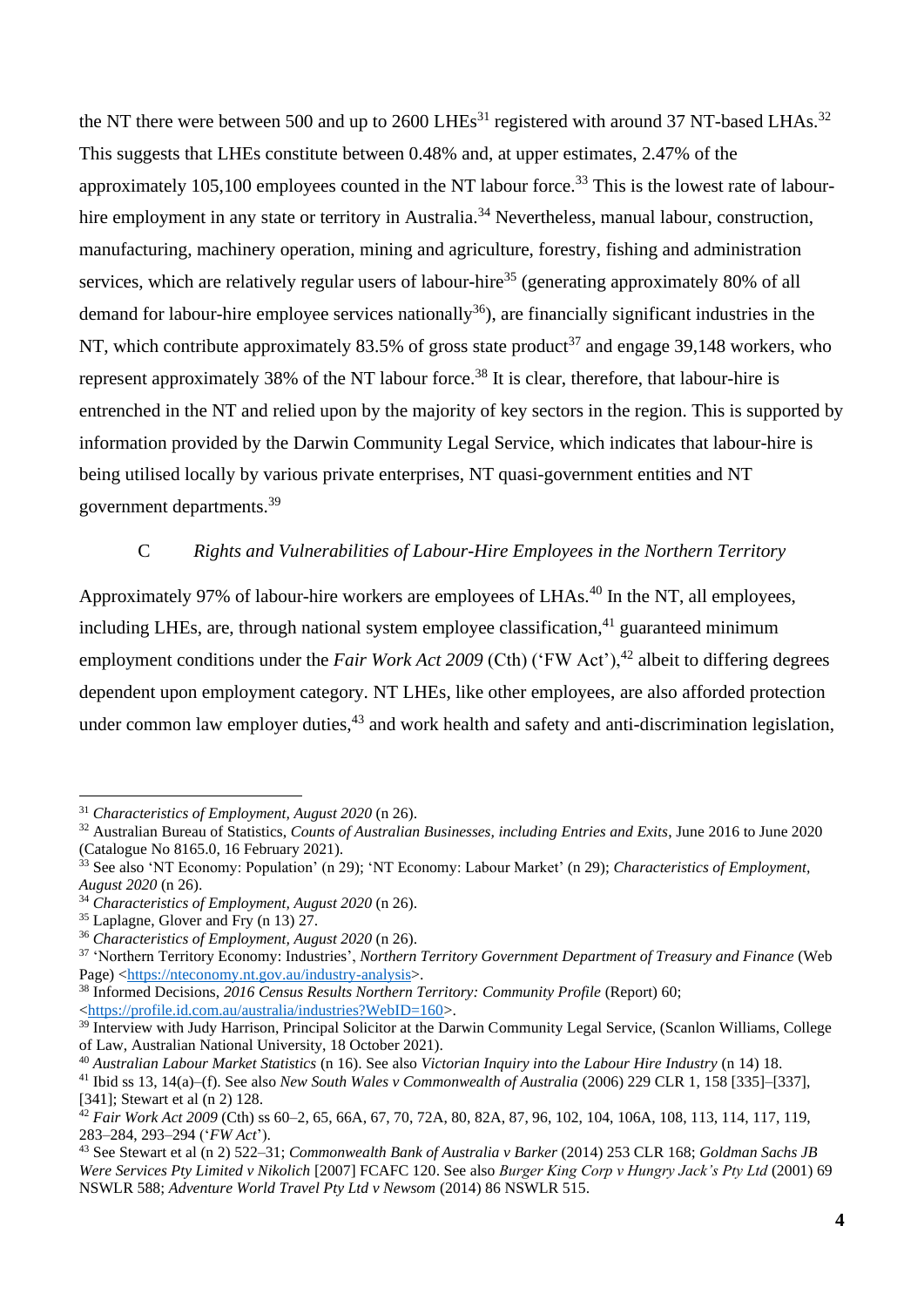which imposes obligations on LHAs and hosts to maintain safe and non-discriminatory workplaces.<sup>44</sup> Beyond these general safeguards, however, there is no specific statutory regulation of LHAs or protection for LHEs in the NT.<sup>45</sup> Given the high degree of nationwide LHA non-compliance with applicable workplace laws,<sup>46</sup> these legislative gaps inadvertently incentivise mistreatment of LHEs in the NT, which is now the only jurisdiction in Australia 'without some form of regulation touching upon [labour-hire]'.<sup>47</sup>

The consequences of negligible legislative development in the NT are further illuminated by inherent LHE vulnerability stemming from the warped employment structure created by labour-hire. The labour-hire construct precludes, in accordance with the unitary concept of employment,<sup>48</sup> enforcement of minimum statutory employment rights against hosts; generally only LHAs, as employers, are subject to employer duties. However, by dispersing managerial authority, which disguises employer responsibility, labour-hire also creates mechanisms for lawful FW Act non-compliance by LHAs, thereby practically undermining formal remedial options. <sup>49</sup> This especially reduces unfair dismissal protections as it enables hosts to lawfully terminate an LHE without notice in a manner that could constitute unfair dismissal but for the interposition of the labour-hire construct. <sup>50</sup> Following termination by a host, the LHA may also, in practice, end the employment relationship with the LHE without infringing unfair dismissal protections by maintaining the LHE 'on the books' without providing work and remuneration, and without pursuing formal dismissal,<sup>51</sup> providing that the LHA

<sup>44</sup> *Work Health and Safety (National Uniform Legislation) Act 2011* (NT) ss 17–26, 31–3 ('*Work Health and Safety Act*'); *Racial Discrimination Act 1975* (Cth) ss 9, 14–15 ('*Racial Discrimination Act*'); *Sex Discrimination Act 1984* (Cth) ss 5, 6–7B, 14 ('*Sex Discrimination Act*'); *Disability Discrimination Act 1992* (Cth) ss 5–6, 15, 35 ('*Disability Discrimination Act*'); *Age Discrimination Act 2004* (Cth) ss 14–18 ('*Age Discrimination Act*'); *Anti-Discrimination Act 1992* (NT) ('*Anti-Discrimination Act*'). See also *FW Act* (n 42) s 351. See also Kathryn Dent, LexisNexis Butterworths, *Workplace Discrimination Commentary* (online at 21 September 2021) [350,070]–[350,100], [350,140]–[350,160]; Belinda Smith, 'Australian Anti-Discrimination Laws: Framework, Developments and Issues' (Research Paper No 08/24, Faculty of Law, The University of Sydney) 3–10, 13–6; Iain Campbell, 'Casual Work and Casualisation: How Does Australia Compare?' (2004) 15(2) *Journal of the Social and Economic Relations of Work* 85, 90–1; Brennan and Valos (n 13) 10. <sup>45</sup> Blythe Dingwall, 'Labour Hire Licensing Laws in Australia', *LegalVision* (Web Page, 7 July 2020)

[<sup>&</sup>lt;https://legalvision.com.au/labour-hire-license-laws-australia/>](https://legalvision.com.au/labour-hire-license-laws-australia/); *Victorian Inquiry into the Labour Hire Industry* (n 14) 229; 'New ACT Labour Hire Laws', *Law Compliance* (Web Page) [<https://lawcompliance.com.au/new-act-labour-hire](https://lawcompliance.com.au/new-act-labour-hire-laws/)[laws/>](https://lawcompliance.com.au/new-act-labour-hire-laws/).

<sup>&</sup>lt;sup>46</sup> Anthony Forsyth, 'Regulating Australia's 'Gangmasters' Through Labour Hire Licensing' (2019) 47(3) 469, 471–3; David Weil, 'Afterword: Learning from a Fissured World – Reflections on International Essays Regarding *The Fissured Workplace*' (2015) 37(1) *Comparative Labor Law and Policy Journal* 209, 211; Thai (n 11) 156–7. <sup>47</sup> *Victorian Inquiry into the Labour Hire Industry* (n 14) 229.

<sup>48</sup> Thai (n 11) 156, 159.

<sup>49</sup> See *FW Act* (n 42) ss 61(2), 335, 339–40, 342, 351(1). But see, *Work Health and Safety Act* (n 44) ss 17–26, 31–3; *Racial Discrimination Act* (n 44) ss 9, 14–15; *Sex Discrimination Act* (n 44) ss 5, 6–7B, 14; *Disability Discrimination Act* (n 44) ss 5–6, 15, 35; *Age Discrimination Act* (n 44) ss 14–18; *Anti-Discrimination Act* (n 44) ss 19–20; 31–37A; *Australian Human Rights Commission Act 1986* (Cth) ss 46P, 46PF.

<sup>50</sup> Stewart, 'Redefining Employment?' (n 5) 4; *Victorian Inquiry into the Labour Hire Industry* (n 14) 20. See also *FW Act*  (n 42) ss 309(1)(a), 382, 385; *Selvachandran v Peteron Plastics Pty Ltd* (1995) 62 IR 371.

<sup>51</sup> Thai (n 11) 158; *Victorian Inquiry into the Labour Hire Industry* (n 14) 109, 112–13.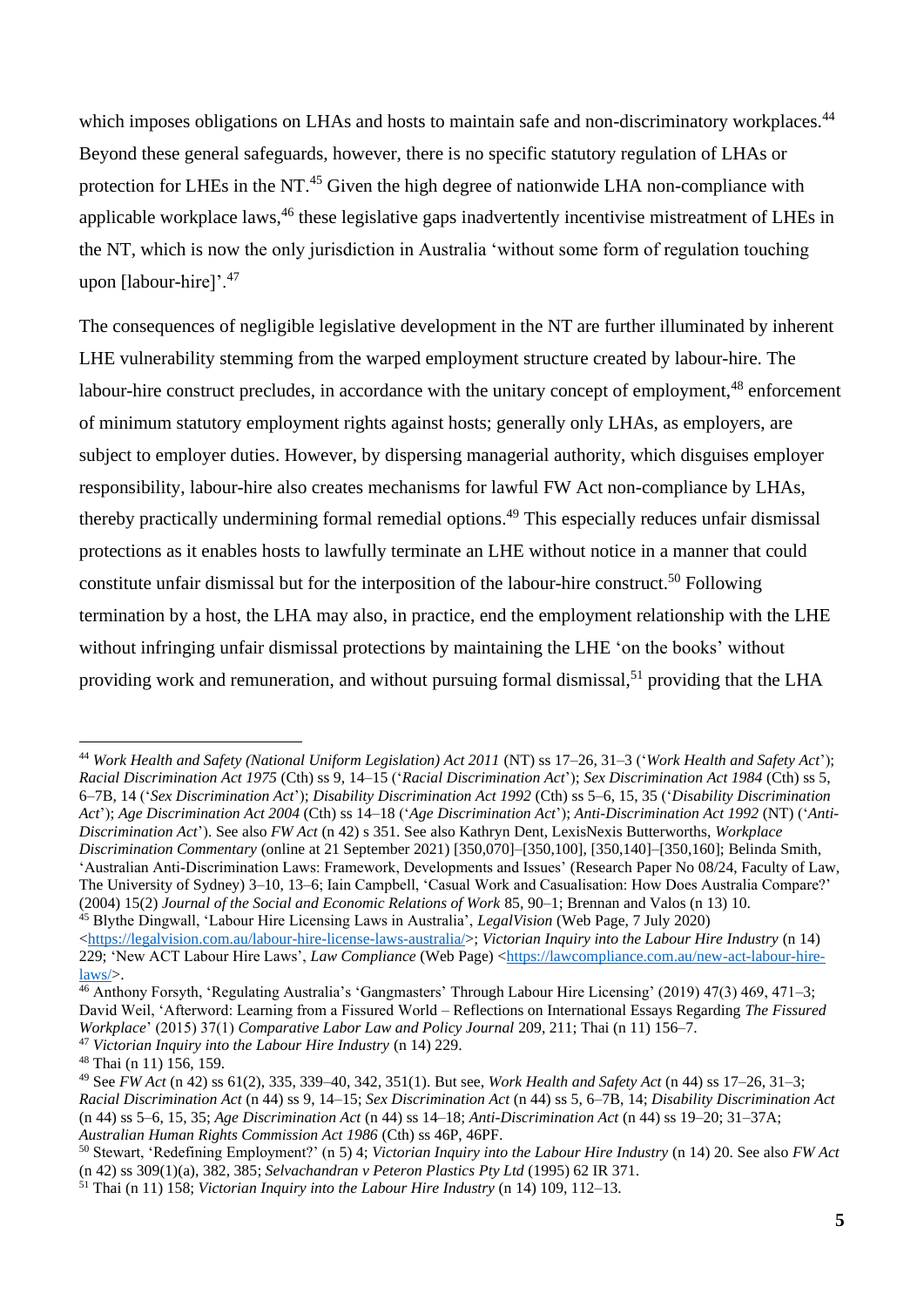'consider[s] redeployment' of the worker.<sup>52</sup> This limits options for LHEs for 'effective redress' for ostensible infringements of the FW Act<sup>53</sup> and shields LHAs and hosts from legal accountability.<sup>54</sup> Given that LHEs are 'frequently unaware' of the limitations imposed upon employee rights created by labour-hire arrangements, confusion and uncertainty abounds, which undermines LHE confidence, aggravates perceptions of job insecurity and heightens power imbalances in the employment relationship. 55

Consequently, labour-hire also increases the risk of diminished workplace safety by disincentivising reporting of malpractice for fear of victimisation for discussing 'safety incidents, risks or hazards … [which] may jeopardise [an LHE's] future engagement at the host's worksite, or their employment with the [LHA]'.<sup>56</sup> Further undermining job safety is the lack of 'skills development'<sup>57</sup> offered by LHAs, only around half of whom provide training to LHEs,<sup>58</sup> which is below the national average.<sup>59</sup>

Additionally, the nature of labour-hire payment structures means that, because LHEs may not be covered by an award or enterprise agreement that applies to host employees,<sup>60</sup> LHEs may be paid at lower rates than other workers performing the same or similar work.<sup>61</sup> Remuneration disparity is proliferated further through 'labour market segmentation',<sup>62</sup> which exploits the 'itinerant and flexible nature of [LHAs] and [LHEs]',<sup>63</sup> and isolates LHEs from unionised structures<sup>64</sup> to 'make enterprise bargaining challenging'. 65

The unique socio-cultural, socio-economic and business conditions affecting work in northern Australia adds additional practical challenges to the lives of workers, which exacerbates the general vulnerability of LHEs in the region.<sup>66</sup> Given that the work conducted by key NT industries, like

<sup>57</sup> Hall (n 5) 6; *Making it Work* (n 9) 39; Brennan and Valos (n 13) 8.

<sup>58</sup> Brennan and Valos (n 13) 79.

<sup>52</sup> *Chapman v Sepos Truck Trust (t/as J&S Transport)* [2021] FWC 5173, [230]; *Campbell v Serco Australia Pty Ltd*  [2021] FWC 2865, [69]. See also *Kool v Adecco* (n 21) [62]–[65]; *Pettifer v MODEC Management Service Pty Ltd* [2016] FWCFB 5243.

<sup>53</sup> Thai (n 11) 157–8.

<sup>54</sup> Thai (n 11) 160; *Victorian Inquiry into the Labour Hire Industry* (n 14) 20.

<sup>55</sup> Brennan and Valos (n 13) 14.

<sup>56</sup> *Victorian Inquiry into the Labour Hire Industry* (n 14) 21, 85, 118–20, 136. See also Brennan and Valos (n 13) 29, 34.

<sup>59</sup> Australian Bureau of Statistics, *Employer Training Expenditure and Practices, Australia, 2001–02* (Catalogue 6362.0, 2 April 2003) [<https://www.abs.gov.au/ausstats/abs@.nsf/mf/6362.0>](https://www.abs.gov.au/ausstats/abs@.nsf/mf/6362.0).

<sup>60</sup> Hall (n 5) 6–7. But see *Victorian Inquiry into the Labour Hire Industry* (n 14) 94–5; Forsyth (n 46) 471.

<sup>61</sup> *Making it Work* (n 9) 37–9; O'Neil (n 17) 1; Joanna Howe et al, 'A Critical Examination of the Relationship Between Labour Hire Intermediaries and Growers in the Australian Horticulture Industry' (2019) 32 *Australian Journal of Labour Law* 83, 88; Brennan and Valos (n 13) 24.

 $62$  Howe et al (n 61) 89–90.

<sup>63</sup> *Workplace Relations Framework* (n 13) 707.

<sup>64</sup> See Stewart et al (n 2) 852; *Fair Work (Registered Organisations) Act 2009* (Cth) ss 141(1)(a), 166.

<sup>65</sup> *Workplace Relations Framework* (n 13) 707–8. See also Brennan and Valos (n 13) 103.

<sup>&</sup>lt;sup>66</sup> Australian Government, *Our North, Our Future: White Paper on Developing Northern Australia (Report, 2015) 104.*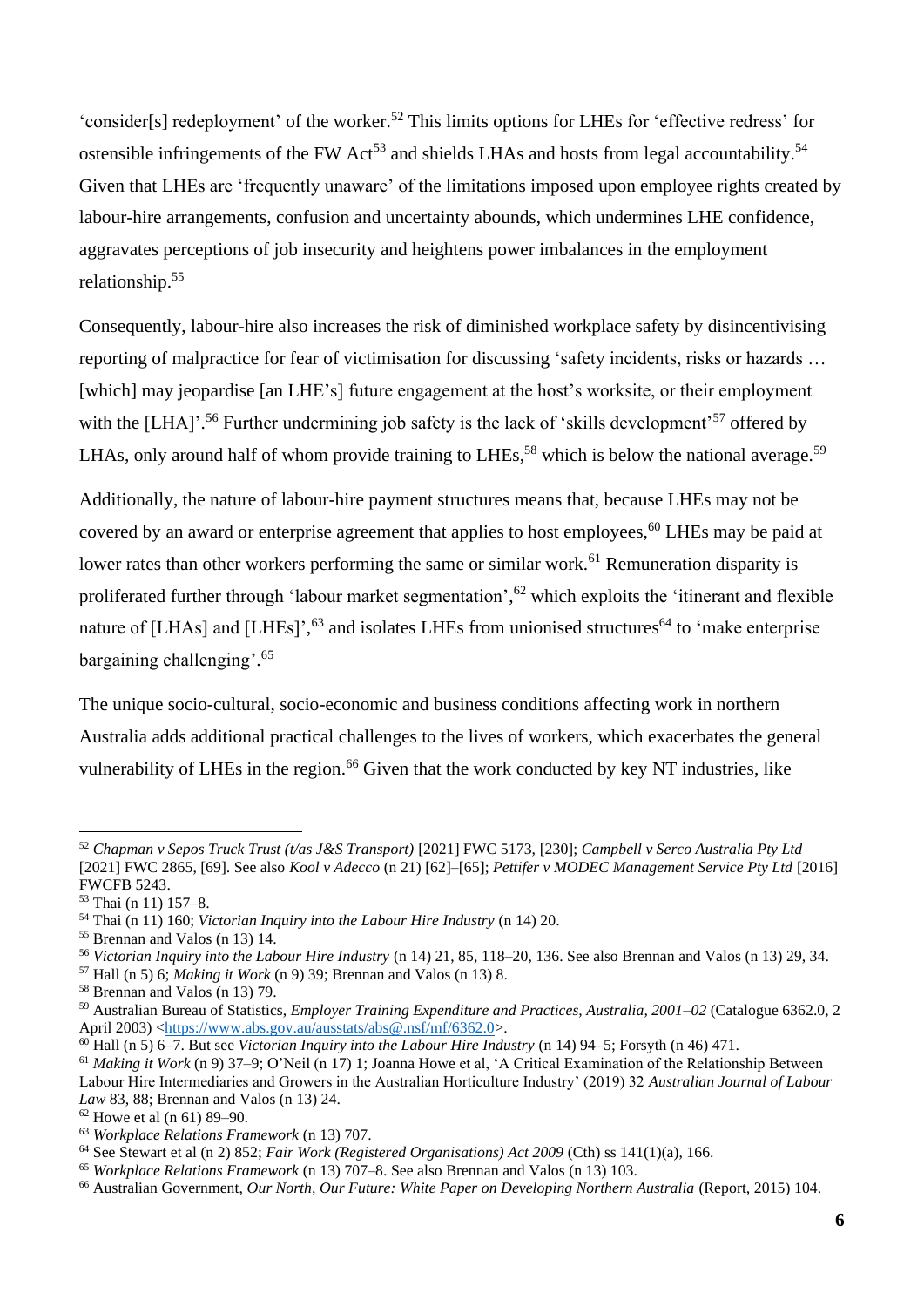mining, often 'require[s] workers to be onsite, … away from … famil[y] and without typical suburban conveniences', <sup>67</sup> NT workers, including LHEs, are subject to heightened risk of exposure to difficult working conditions. In addition, Indigenous people in the  $NT<sub>1</sub><sup>68</sup>$  who comprise between approximately 25.5% $^{69}$  and 30.3% $^{70}$  of the local population (which is the highest proportion of Indigenous people by population in any state or territory<sup>71</sup>), are subject to special disadvantage due to low rates of secondary<sup>72</sup> and post-secondary<sup>73</sup> educational attainment, and higher incidence of unemployment,<sup>74</sup> financial and income disadvantage,<sup>75</sup> domestic instability,<sup>76</sup> poor health and disability,<sup>77</sup> and racism and other discrimination.<sup>78</sup> Considered in combination, these industry conditions and societal characteristics especially expose LHEs in the NT to greater risk of exploitation.

Moreover, the pre-existing socio-cultural, financial, linguistic and legal epistemic<sup>79</sup> vulnerabilities of a growing number of migrant LHEs,  $80$  including in the NT, compound job insecurity endemic in labourhire for non-citizen workers. Because the ongoing eligibility for residence of migrant workers is inextricably linked to continuing employment, termination of which without alternative work usually after 60 days results in removal from Australia, <sup>81</sup> migrant workers, especially those engaged in precarious employment like labour-hire, are more likely to tolerate exploitative practices by employers.<sup>82</sup> These factors have facilitated a 'long-standing' history of non-compliance with

<sup>67</sup> Ibid.

<sup>68</sup> Productivity Commission, *Overcoming Indigenous Disadvantage: Key Indicators 2020* (Report, December 2020) 4.59 ('*Overcoming Indigenous Disadvantage*').

<sup>69</sup> Australian Bureau of Statistics, *Census of Population and Housing – Counts of Aboriginal and Torres Strait Islander Australians 2016: Table 3a Census Counts by Indigenous Status, by Usual Residence and Place of Enumeration – State/Territory, 2016* (Catalogue 2075.0, 31 August 2017) ('*Counts of Aboriginal and Torres Strait Islander Australians*').

<sup>70</sup> 'NT Economy: Population' (n 29).

<sup>71</sup> *Counts of Aboriginal and Torres Strait Islander Australians* (n 69).

<sup>72</sup> *Overcoming Indigenous Disadvantage* (n 68) 4.57.

<sup>73</sup> Ibid 4.75, 4.77, 4.80–4.81.

<sup>74</sup> Ibid 4.66.

<sup>75</sup> Ibid 4.58, 4.99, 4.103–4.105.

<sup>76</sup> Ibid 4.58, 4.87, 4.89–4.91.

<sup>77</sup> Ibid 4.58, 4.110, 4.112–4.115, 4.124, 4.127–4.128, 8.40; 'Indigenous Australians: Overview', *Australian Institute of Health and Welfare* (Web Page) [<https://www.aihw.gov.au/reports-data/population-groups/indigenous](https://www.aihw.gov.au/reports-data/population-groups/indigenous-australians/overview)[australians/overview>](https://www.aihw.gov.au/reports-data/population-groups/indigenous-australians/overview).

<sup>78</sup> *Overcoming Indigenous Disadvantage* (n 68) 4.71.

<sup>79</sup> *Report of the Migrant Workers' Taskforce* (n 9) 32.

<sup>80</sup> Elsa Underhill and Malcolm Rimmer, 'Layered Vulnerability: Temporary Migrants in Australian Horticulture' (2016) 58(5) *Journal of Industrial Relations* 608, 609; Howe et al (n 61) 84; *Report of the Migrant Workers' Taskforce* (n 9) 19– 22. See also Virginia Mantouvalou, 'Legal Construction of Structures of Exploitation' in Hugh Collins, Gillian Lester and Virginia Mantouvalou (eds), *Philosophical Foundations of Labour Law* (Oxford University Press, 2018) 188, 198–9. <sup>81</sup> *Migration Act 1958* (Cth) ss 14, 198; Lisa Qiu, 'What Do Employers Need to Consider When Terminating Someone on

a Visa', *Coleman Greig Lawyers* (Web Page, 5 August 2010) [<https://www.colemangreig.com.au/BlogPost-1314-what](https://www.colemangreig.com.au/BlogPost-1314-what-do-employers-need-to-consider-when-terminating-someone-on-a-visa.aspx)[do-employers-need-to-consider-when-terminating-someone-on-a-visa.aspx>](https://www.colemangreig.com.au/BlogPost-1314-what-do-employers-need-to-consider-when-terminating-someone-on-a-visa.aspx).

<sup>82</sup> Joint Standing Committee on Foreign Affairs, Defence and Trade, Parliament of Australia, *Hidden in Plain Sight: An Inquiry into Establishing a Modern Slavery Act in Australia* (Report, December 2017) 270, 280 ('*Hidden in Plain Sight*'); *Regulation of the Labour Hire Industry* (n 14) 11; Senate Education and Employment References Committee, Parliament of Australia, *A National Disgrace: The Exploitation of Temporary Work Visa Holders* (Report, March 2016) 154, 156, 247–8 ('*A National Disgrace*').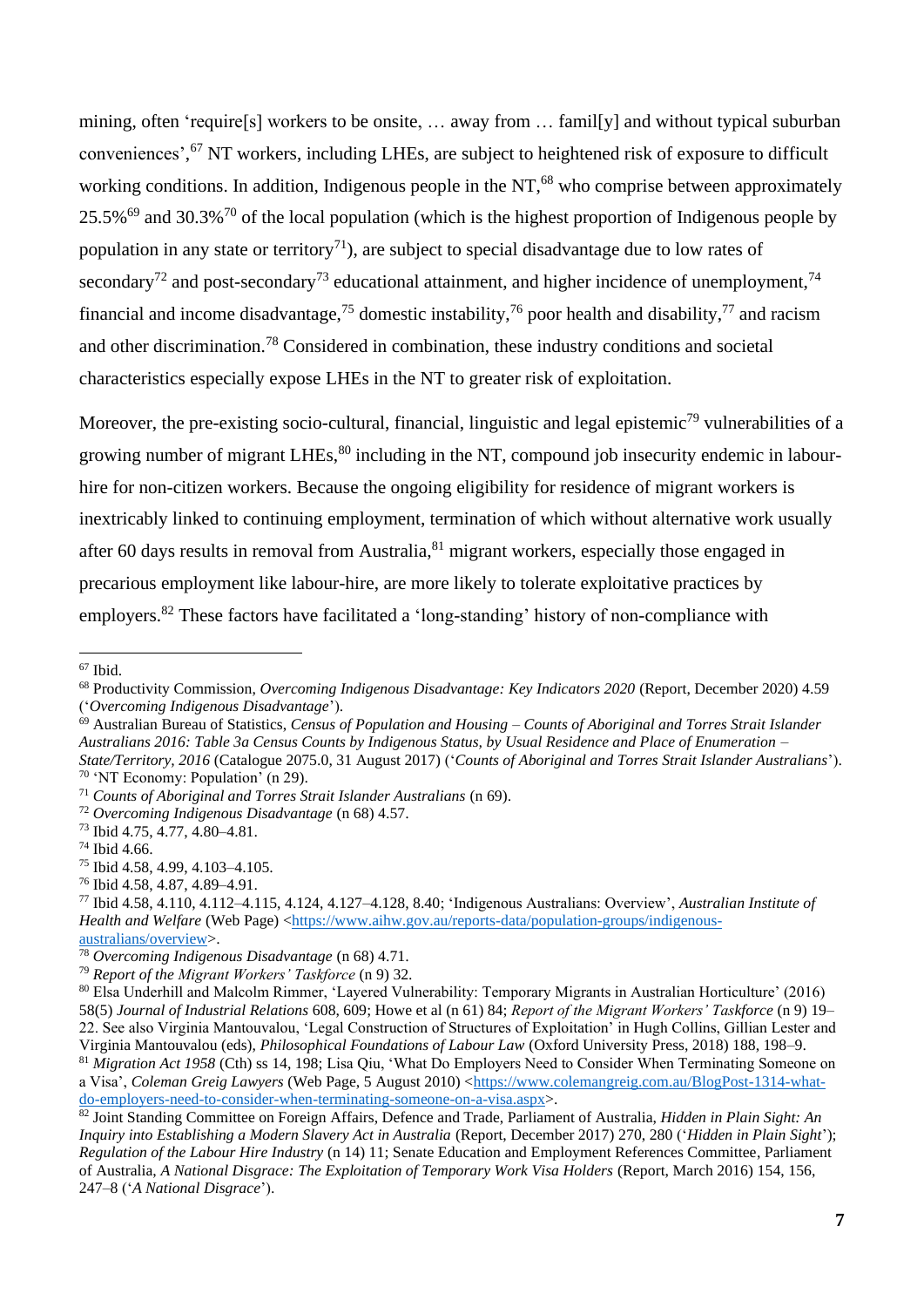employment law obligations by a 'significant' number of employers of migrant workers, <sup>83</sup> including, to some extent, in the NT, $^{84}$  where limited case studies demonstrate high engagement of migrant workers through labour-hire,<sup>85</sup> and where the absence of LHA statutory regulation provides no additional protection for NT-based migrant LHEs.<sup>86</sup>

Moreover, embedded and pervasive casualisation further compounds the disadvantages encountered by the majority of LHEs across Australia, 79%<sup>87</sup> of whom are employed casually.<sup>88</sup> Despite purported flexibility and financial benefits for both employers and employees,<sup>89</sup> the 'well-known' disadvantages of casual employment,<sup>90</sup> including the non-guarantee of annual leave, notice of termination and redundancy payment,<sup>91</sup> place casual employees, including the majority of LHEs, under more precarious minimum conditions than other employment categories.<sup>92</sup> For LHEs, this exacerbates preexisting factors affecting job insecurity.<sup>93</sup> Further cementing this vulnerability is the test for classification of employment status, which prioritises express contractual terms<sup>94</sup> over the 'conduct of the parties to the employment relationship and the real substance, practical reality and true nature of that relationship'.<sup>95</sup> This position ensures that, irrespective of length of employment, 'actual hours or pattern of work',<sup>96</sup> an employee, including an LHE, will be regarded as casual, unless there is evidence of some mutual agreement constituting a 'firm advance commitment to continuing employment'.<sup>97</sup> This has a particularly regressive effect on the employment status and, therefore,

<sup>83</sup> *Report of the Migrant Workers' Taskforce* (n 9) 32–8. See also Fair Work Ombudsman, *Harvest Trail Inquiry* (Report, 2018) 26–8; *Victorian Inquiry into the Labour Hire Industry* (n 14) 155–6; Peter Martin, Lucy Randall and Tom Jackson, *Labour Use in Australian Agriculture* (Report, December 2020) 4 [<https://www.agriculture.gov.au/abares/research](https://www.agriculture.gov.au/abares/research-topics/labour)[topics/labour>](https://www.agriculture.gov.au/abares/research-topics/labour); Howe et al (n 61) 83–4.

 $84$  See Howe et al (n 61) 95–6.

<sup>85</sup> Ibid 97.

<sup>86</sup> See *Victorian Inquiry into the Labour Hire Industry* (n 14) 253–4.

<sup>87</sup> *Australian Labour Market Statistics* (n 16). See also *FW Act* (n 42) s 15A(1).

<sup>88</sup> *FW Act* (n 42) s 15A(1); *WorkPac Pty Ltd v Rossato* [2021] HCA 23, [32], [35]–[36] ('*WorkPac v Rossato*'); *WorkPac Pty Ltd v Skene* (2018) 264 FCR 536, [172]–[173] ('*WorkPac v Skene*'); *Melrose Farm Pty Ltd v Milward* (2008) 175 IR 455, [106]; 'Casual Employees', *Fair Work Ombudsman* (Web Page) [<https://www.fairwork.gov.au/employee](https://www.fairwork.gov.au/employee-entitlements/types-of-employees/casual-part-time-and-full-time/casual-employees)[entitlements/types-of-employees/casual-part-time-and-full-time/casual-employees>](https://www.fairwork.gov.au/employee-entitlements/types-of-employees/casual-part-time-and-full-time/casual-employees).

<sup>89</sup> Guy Standing, 'Economic Insecurity and Global Casualisation: Threat or Promise?' (2008) 88(1) *Social Indicators Research* 15, 25–8; O'Neil (n 17) 4; Hall (n 5) 8–11. See also Campbell (n 44) 91–2.

<sup>90</sup> *Victorian Inquiry into the Labour Hire Industry* (n 14) 18, 20. See also, *FW Act* (n 42) ss 12, 62(1)(b), 65(1A), 65(2)(b), 65(3)–(6), 66B(1)–(2), 66C(1)–(2), 66F, 67(2), 70, 72A, 80, 82A, 85–6, 102, 104, 106–106A, 108, 111(1)(b), 117, 119, 123(1)(c), 382–84(2)(a), 386–87, 394.

<sup>91</sup> *FW Act* (n 42) ss 86, 117, 119, 123(1)(c).

<sup>92</sup> Standing (n 89) 26; Davidov (n 1) 36.

<sup>93</sup> *Victorian Inquiry into the Labour Hire Industry* (n 14) 20.

<sup>94</sup> *WorkPac v Rossato* (n 88) [65].

<sup>95</sup> *WorkPac v Skene* (n 88) 576 [180].

<sup>96</sup> Eugene Schofield-Georgeson, 'Industrial Legislation in Australia, 2020' (2021) 63(3) *Journal of Industrial Relations*  377, 382.

<sup>97</sup> *WorkPac v Rossato* (n 88) [65], [96].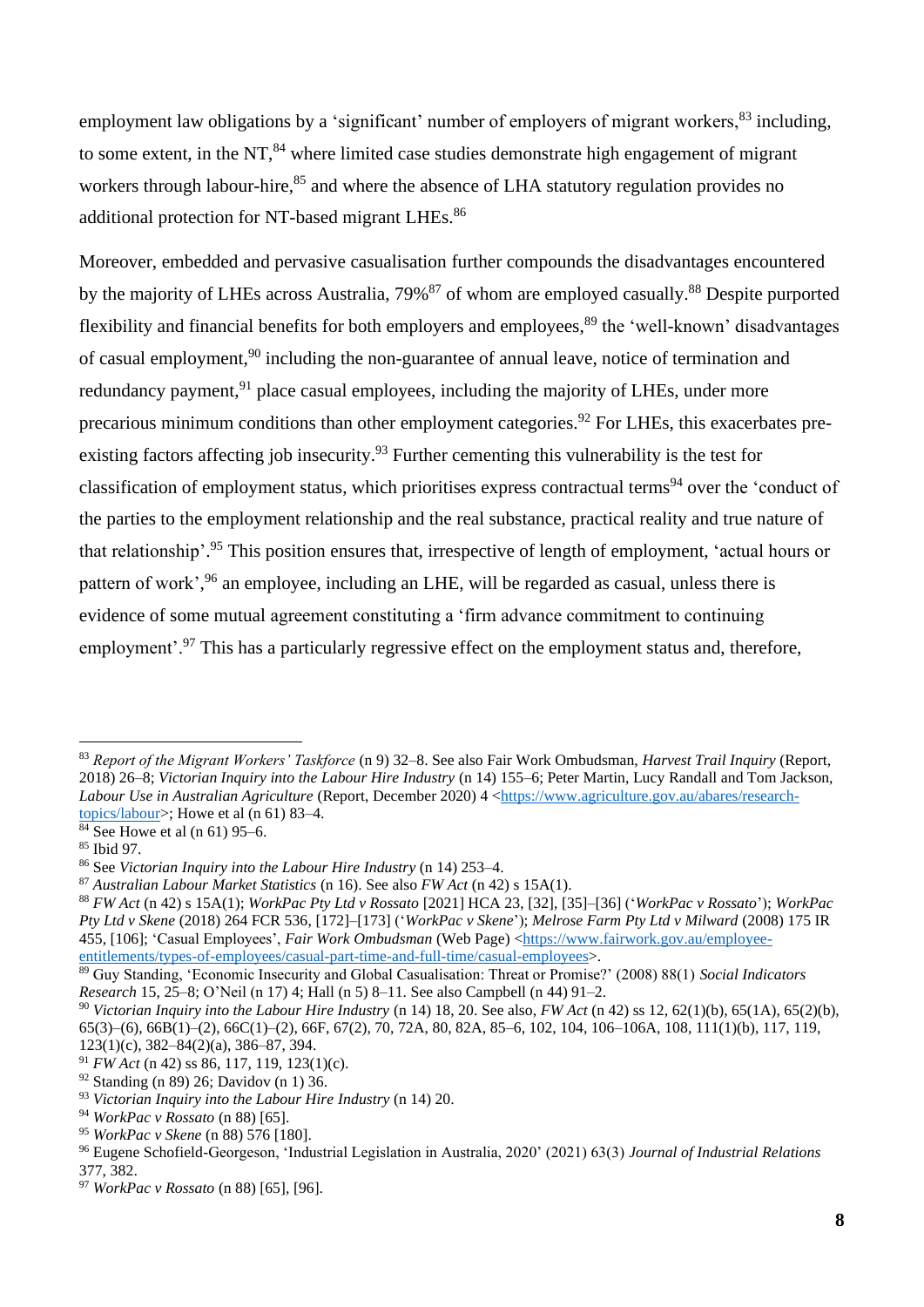derivative employment rights of as many as 31,000 long-term LHEs nationwide, including in the NT. 98

# **III MODERN SLAVERY**

In 2016 an estimated 40.3 million people globally were subject to modern slavery.<sup>99</sup> Whilst modern slavery is an advocacy tool,  $100$  which is 'not presently a legal term of art',  $101$  it broadly reflects practices captured under international and domestic prohibitions of slavery and slavery-like conduct, which includes forced labour and servitude.

#### A *Modern Slavery in International and Australian Law*

The prohibition of slavery<sup>102</sup> is a *jus cogens* norm<sup>103</sup> owed to the international community as a whole.<sup>104</sup> Slavery is considered a violation of universal human rights<sup>105</sup> and enslavement<sup>106</sup> can constitute a crime against humanity.<sup>107</sup> Consequently, slavey is 'a type of exploitation to be

<sup>100</sup> *Hidden in Plain Sight* (n 82) 43, 47.

<sup>98</sup> *Characteristics of Employment, August 2020* (n 26).

<sup>99</sup> International Labour Organisation and Walk Free Foundation, *Global Estimates of Modern Slavery: Forced Labour and Forced Marriage* (Report, 2017) 9–11.

<sup>101</sup> Nicole Siller, ''Modern Slavery': Does International Law Distinguish Between Slavery, Enslavement and Trafficking?' (2016) 14 *Journal of International Criminal Justice* 405, 406.

<sup>&</sup>lt;sup>102</sup> Anne Yasmine Rassam, 'Contemporary Forms of Slavery and the Evolution of the Prohibition of Slavery and the Slave Trade Under Customary International Law' (1999) 39 *Virginia Journal of International Law* 303, 311; Oxford Public International Law, *Max Planck Encyclopedias of International Law* (online at 15 September 2021) 'Customary International Law' [8], [10]–[11]; *Statute of the International Court of Justice* art 38(1)(a)–(b); *Universal Declaration of Human Rights*, GA Res 217A (III), UN GAOR, UN Doc A/810 (10 December 1948) art 4 ('*Universal Declaration of Human Rights*'); *International Covenant on Economic, Social and Cultural Rights*, opened for signature 16 December 1966, 993 UNTS 3 (entered into force 3 January 1976) art 6(1); *International Covenant on Civil and Political Rights*, opened for signature 16 December 1966, 999 UNTS 171 (entered into force 23 March 1976) arts 8(1)–(2) ('*ICCPR*'); *Convention for the Protection of Human Rights and Fundamental Freedoms*, opened for signature 4 November 1950, 213 UNTS 221 (entered into force 3 September 1953) art 4 ('*Convention for the Protection of Human Rights*'). See also Oxford Public International Law, *Max Planck Encyclopedias of International Law* (online at 15 September 2021) 'Treaties' [13], [16], [22].

<sup>103</sup> David Weissbrodt and Anti-Slavery International, *Abolishing Slavery and its Contemporary Forms*, UN Doc HR/PUB/02/4 (2002) 3; Rassam (n 102) 303; Jean Allain, *Slavery in International Law: Of Human Exploitation and Trafficking* (BRILL, 2012) 110–11 ('*Slavery in International Law*'). See also, *Vienna Convention on the Law of Treaties*, opened for signature 23 May 1969, 1155 UNTS 331 (entered into force 27 January 1980) art 53 ('*VCLT*'); International Law Commission, *Second Report on Jus Cogens by Dire Tladi, Special Rapporteur*, 69<sup>th</sup> sess, UN Doc A/CN.4/706 (16 March 2017) 10–15 ('*Second Report on Jus Cogens by Dire Tladi*'); Oxford Public International Law, *Max Planck Encyclopedias of International Law* (online at 22 September 2021) 'Ius Cogens' [1], [5].

<sup>104</sup> *Case Concerning the Barcelona Traction, Light and Power Company, Limited (Belgium v Spain) (Judgement)* [1970] ICJ Rep 3, 32; Allain, *Slavery in International Law* (n 103) 110.

<sup>105</sup> *Universal Declaration of Human Rights* (n 102) art 6(1); *ICCPR* (n 102) arts 8(1)–(2); Weissbrodt and Anti-Slavery International (n 103) 7. See also *Responsibility of States for Internationally Wrongful Acts*, UN GAOR, 56<sup>th</sup> sess, 85<sup>th</sup> plen mtg, Agenda item 162 UN Doc A/RES/56/83 (12 December 2001) annex arts 1, 2, 30, 31, 34–7. <sup>106</sup> Siller (n 101) 412–15, 424.

<sup>107</sup> *Rome Statute of the International Criminal Court*, opened for signature 17 July 1998, 2187 UNTS 90 (entered into force 1 July 2002) art 7(1)(b) ('*Rome Statute*'); Weissbrodt and Anti-Slavery International (n 103) 8; Oxford Public International Law, *Max Planck Encyclopedias of International Law* (online at 23 August 2021) 'Crimes Against Humanity' [1]–[2], [15].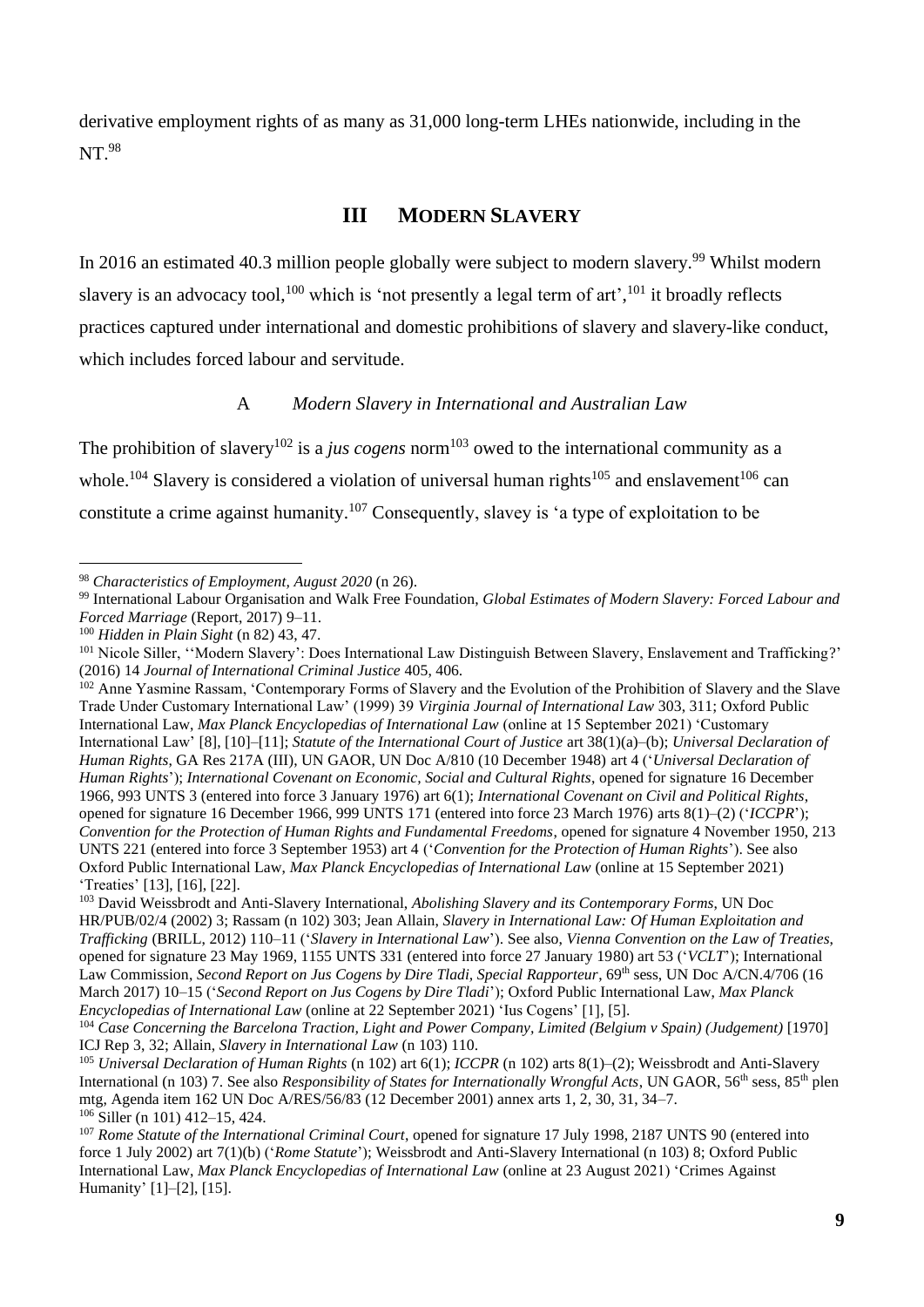suppressed.<sup>'108</sup> Australian law, largely consistent with the international community,  $109$  also treats slavery as a criminal offence,<sup>110</sup> which is 'designed to punish those who exploit in the most egregious manner'.<sup>111</sup>

Traditionally, slavery was understood strictly as constituting the exercise of powers arising from rights of ownership<sup>112</sup> over persons 'as possessions'.<sup>113</sup> In contemporary domestic and international law, slavery continues to manifest this fundamental premise,<sup>114</sup> as reflected in the universally accepted definition of slavery as 'the status or condition of a person over whom any or all of the powers attaching to the right of  $\lceil$  de facto but effective<sup>115</sup> $\rceil$  ownership are exercised'.<sup>116</sup> However, the modern definition of slavery has also evolved<sup>117</sup> to focus on the 'circumstances of the enslaved person'<sup>118</sup> and 'the substance of a practice versus its form'.<sup>119</sup> Consequently, the concept of slavery now accommodates a broader class of conduct,  $120$  which imposes 'servile status'  $121$  and exhibits mere 'indicia of enslavement'.<sup>122</sup> Therefore, practices enabling the exercise of any powers arising from a right of ownership, <sup>123</sup> including conduct involving control of movement or environment or psychological control or coercion<sup>124</sup> through serfdom, debt bondage, unfree marriage, abuse of

<sup>115</sup> Allain, *Slavery in International Law* (n 103) 121; Allain, 'Case Notes *R v Tang*' (n 108) 249. See also *R v Tang* (2008) 249 ALR 200, 209 [25], 212 [33] (Gleeson CJ) ('*R v Tang*').

<sup>108</sup> Jean Allain, 'Case Notes *R v Tang*: Clarifying the Definition of 'Slavery' in International Law' (2009) 10 *Melbourne Journal of International Law* 246, 246 ('Case Notes *R v Tang*').

<sup>109</sup> Ibid 249; Allain, *Slavery in International Law* (n 103) 117.

<sup>110</sup> *Modern Slavery Act 2018* (Cth) s 4; *Criminal Code Act 1995* (Cth) ss 270.1–270.2, 270.3(1)–(2) ('*Criminal Code*').  $111$  Siller (n 101) 426.

<sup>112</sup> See especially Anthony Maurice Honoré, 'Ownership' in Anthony Gordon Guest (ed), *Oxford Essays in Jurisprudence* (Oxford University Press, 1961) 107–47; James E Penner, *Property Rights: A Re-Examination* (Oxford University Press, 2020) 3–18; *Milirrpum v Nabalco Pty Ltd* (1971) 17 FLR 141, 171 (Blackburn J); *Yanner v Eaton* (1999) 201 CLR 351,  $365-6$ 

<sup>113</sup> Kevin Bales and Peter T Robbins, '"No One Shall Be Held in Slavery or Servitude": A Critical Analysis of International Slavery Agreements and Concepts of Slavery' (2001) 2(2) *Human Rights Review* 18, 28; Oxford Public International Law, *Max Planck Encyclopedias of International Law* (online at 18 August 2021) 'Slavery' [4]–[7] (''Max Planck: Slavery'').

<sup>114</sup> Allain, 'The Definition of Slavery in International Law' (n 7) 251; Allain, *Slavery in International Law* (n 103) 116, 120.

<sup>116</sup> *Slavery Convention*, opened for signature 25 September 1926, 60 LNTS 254 (entered into force 9 March 1927) art 1(1) ('*Slavery Convention*'). See also *Rome Statute* (n 107) art 7(2)(c).

<sup>117</sup> *Rome Statute* (n 107) art 7(1)(b); *Supplementary Convention on the Abolition of Slavery, the Slave Trade, and Institutions and Practices Similar to Slavery*, opened for signature 7 September 1956, 266 UNTS 3 (entered into force 30 April 1957) ('*Supplementary Convention*'). See also *VCLT* (n 103) art 31(3)(a); Allain, *Slavery in International Law* (n 103) 111–12.

<sup>118</sup> 'Max Planck: Slavery' (n 113) [2].

<sup>119</sup> Allain, *Slavery in International Law* (n 103) 116–17.

<sup>&</sup>lt;sup>120</sup> 'Max Planck: Slavery' (n 113) [8]–[24]. See also *R v Tang* (n 115) 210 [26] (Gleeson CJ); Allain, 'Case Notes *R v Tang*' (n 108) 251; Jon Altman, 'Modern Slavery in Remote Australia?' (2017) 150 *Arena Magazine* 12, 13–14; *Hidden in Plain Sight* (n 82) 1, 29.

 $121$  Weissbrodt and Anti-Slavery International (n 103) 6.

<sup>122</sup> Allain, *Slavery in International Law* (n 103) 119.

<sup>123</sup> See Allain, 'The Definition of Slavery in International Law' (n 7) 241.

<sup>124</sup> *Dragoljub Kunarac, Radomir Kovac and Zoran Vukovic v Prosecutor (Judgement)* (International Criminal Tribunal for the Prosecution of Persons Responsible for Serious Violations of International Humanitarian Law Committed in the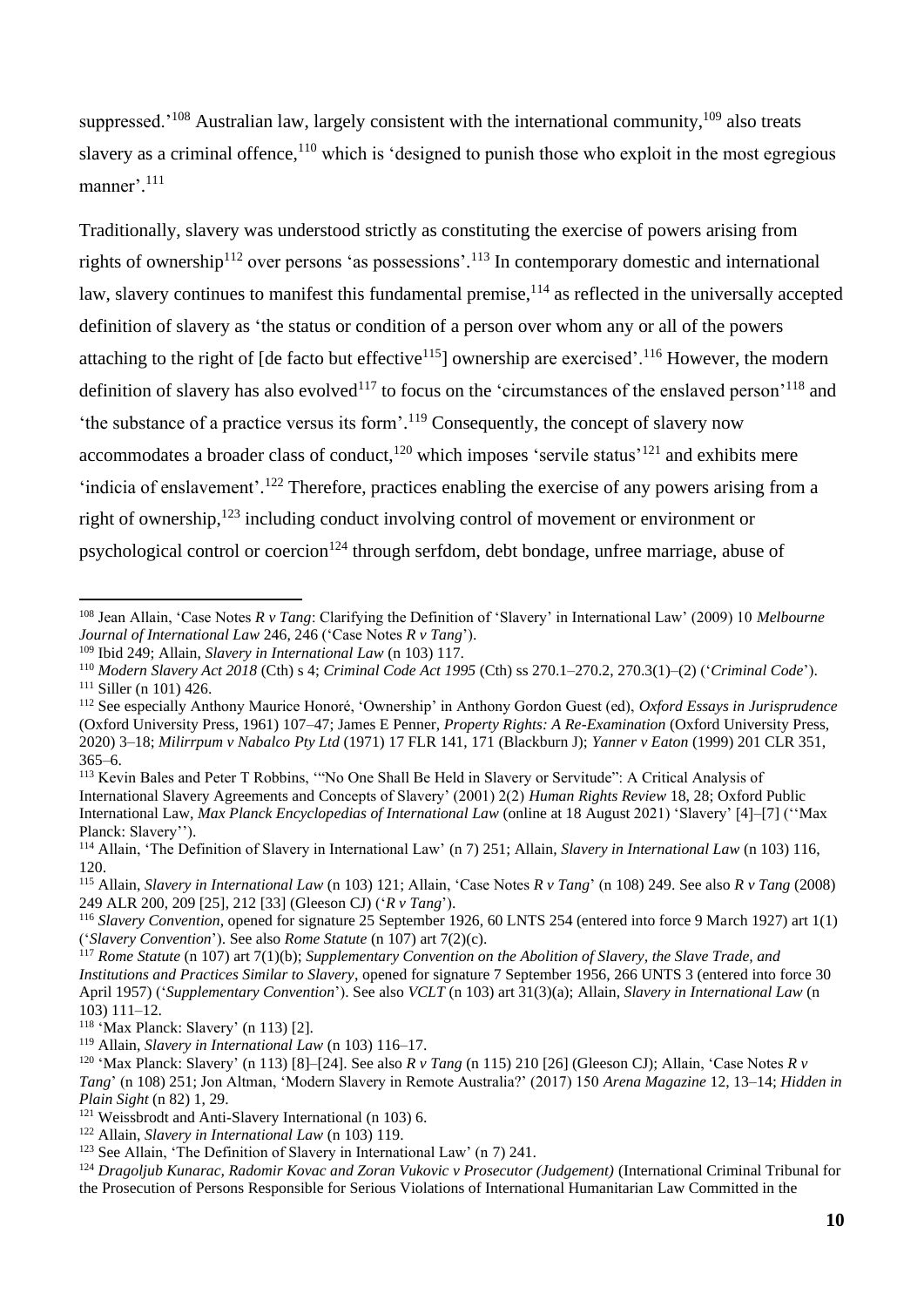migrant workers and human and sex trafficking,<sup>125</sup> can also constitute slavery.<sup>126</sup> It is this legal understanding of slavery which encapsulates one aspect of the concept of modern slavery.

### B *Slavery-Like Practices in International and Australian Law*

Forced labour is also prohibited under international<sup>127</sup> and domestic law.<sup>128</sup> The international community,<sup>129</sup> including Australia,<sup>130</sup> regards forced labour as 'all work or service which is exacted from any person under the menace of any penalty and for which [a] person has not offered [themselves] voluntarily'.<sup>131</sup> Servitude is also prohibited.<sup>132</sup> Whilst not firmly defined at international law,<sup>133</sup> servitude is, nevertheless, regarded as a 'general idea conveying all possible forms of man's domination over man that [reduces] dignity',<sup>134</sup> except domination involving powers arising from a right of ownership.<sup>135</sup> In Australia, servitude is understood more concretely and narrowly as 'the condition of a person … who provides labour … because of the use of coercion, threat or deception,' whilst reasonably supposedly deprived of general personal freedoms.<sup>136</sup> Although forced labour and servitude, as slavery-like practices, are definitionally distinct from slavery at law due to the absence of 'an attribute of ownership', $^{137}$  given that these practices feature, to a more than incidental degree,  $^{138}$ 

<sup>127</sup> *Slavery Convention* (n 116) art 5; *Convention Concerning Forced or Compulsory Labour, 1930 (No 29)* opened for signature, C029 (entered into force 28 June 1930) arts 1(1), 2(a)–(e) ('*Forced Labour Convention*'); *Convention Concerning the Abolition of Forced Labour, 1957 (No 105)*, opened for signature 25 June 1957, C105 (entered into force 17 January 1959) arts 1–2; *ICCPR* (n 102) arts 6(1), 8(1), 12; *Protocol of 2014 to the Forced Labour Convention, 1930*, opened for signature 11 June 2014, P029 (entered into force 9 November 2016) Preamble paras 2–5, art 1 ('*Protocol of 2014*'). See also Rassam (n 102) 328; Weissbrodt and Anti-Slavery International (n 103) 13. <sup>128</sup> See *Criminal Code* (n 110) s 270.6.

<sup>132</sup> *Universal Declaration of Human Rights* (n 102) art 4; *Supplementary Convention* (n 117) art 1; Bales and Robbins (n

Territory of the Former Yugoslavia since 1991, Appeals Chamber, Case No IT-96-23 & IT-96-23/1-A, 12 June 2002) 36 [119]. See also Allain, 'Case Notes *R v Tang*' (n 108) 250.

<sup>125</sup> Rassam (n 102) 305; *Supplementary Convention* (n 117) arts 1, 5.

<sup>126</sup> See, *Report of the Secretary-General on Slavery, the Slave Trade and Other Forms of Servitude*, UN Doc E/2357 (27 January 1953) 27. See also Siller (n 101) 409, 422.

<sup>129</sup> Weissbrodt and Anti-Slavery International (n 103) 14.

<sup>130</sup> *Hidden in Plain Sight* (n 82) 33. But see *Criminal Code* (n 110) ss 270.6A, 270.6(1)(a)–(b).

<sup>131</sup> *Forced Labour Convention* (n 127) art 2(1); *Protocol of 2014* (n 127) art 1(3). See also *Hidden in Plain Sight* (n 82) 41.

<sup>113)</sup> 23–5. See also *Convention for the Protection of Human Rights and Fundamental Freedoms* (n 102) art 4.

<sup>&</sup>lt;sup>133</sup> Weissbrodt and Anti-Slavery International (n 103) 22.

<sup>134</sup> Rassam (n 102) 334.

<sup>&</sup>lt;sup>135</sup> David Harris et al, *Harris, O'Boyle and Warbrick: Law of the European Convention on Human Rights* (Oxford University Press,  $4<sup>th</sup>$  ed, 2018) 282; Allain, 'The Definition of Slavery in International Law' (n 7) 271. See also Siller (n 101) 413.

<sup>136</sup> *Criminal Code* (n 110) s 240.4(1). See also *Hidden in Plain Sight* (n 82) 41.

<sup>&</sup>lt;sup>137</sup> 'Max Planck: Slavery' (n 113) [13]. See also Allain, 'The Definition of Slavery in International Law' (n 7) 242. But see Oxford Public International Law, *Max Planck Encyclopedias of International Law* (online at 18 August 2021) 'Forced Labour/Slave Labour' [14]; Oxford Public International Law, *Max Planck Encyclopedias of International Law* (online at 18 August 2021) 'Labour Law, International' [28].

<sup>138</sup> *R v Tang* (n 115) 212 [32] (Gleeson CJ).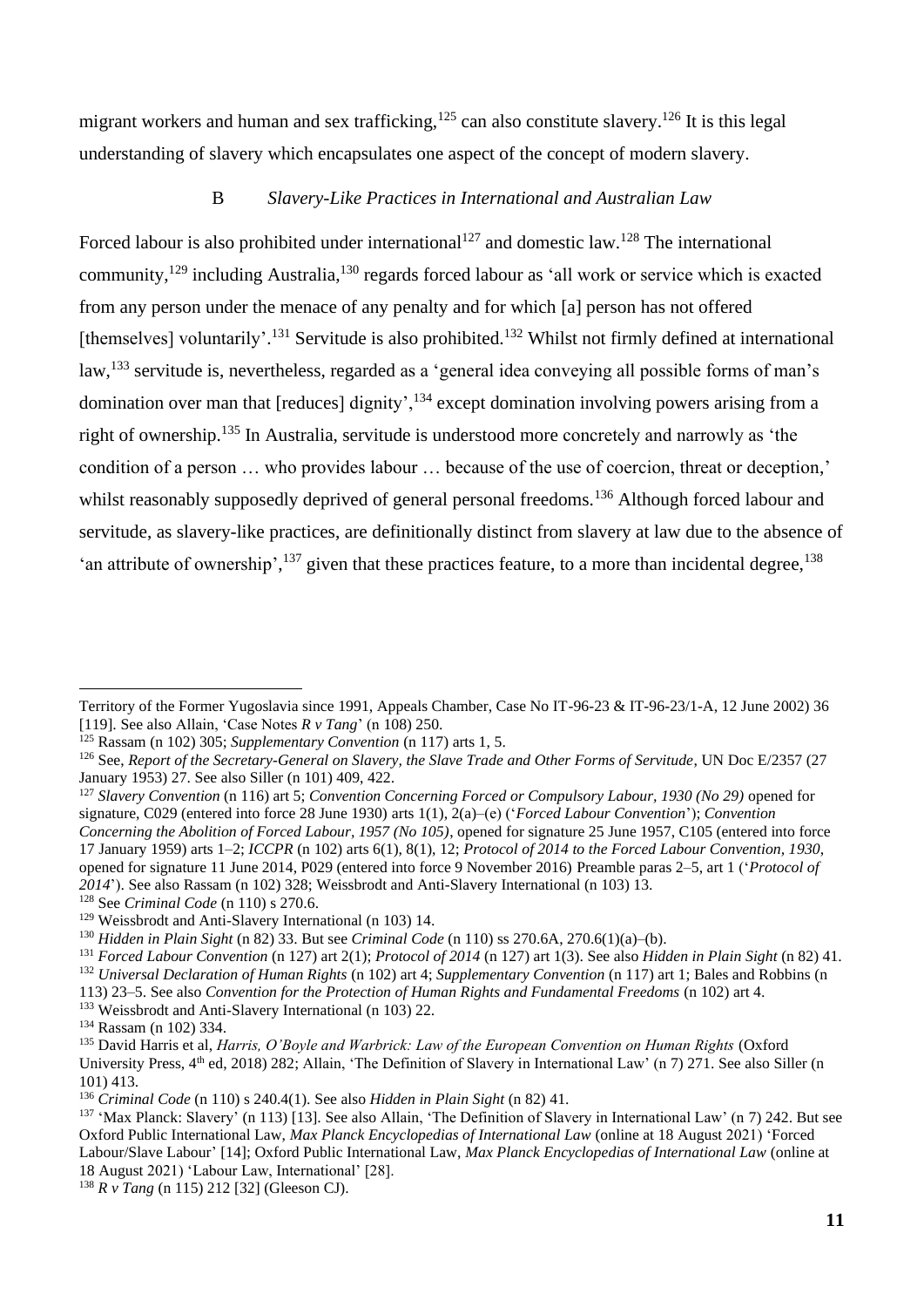shared elements of human control, coercion and domination, it is 'helpful'<sup>139</sup> to regard such conduct as another limb comprising the concept of modern slavery.

# **IV LABOUR-HIRE AND MODERN SLAVERY**

The normative undesirability of labour-hire, as currently regulated, is particularly apparent when assessed by reference to common features of de facto human ownership, control, coercion and domination that exist within the components of modern slavery.

All employment relationships inherently involve a limited degree of employee subjugation.<sup>140</sup> However, the 'sale' of LHEs by LHAs and the 'purchase' of LHEs by hosts, occasionally 'without compensation commensurate to the value of  $\dots$  labour',<sup>141</sup> and the concomitant permissible exercise of broad functional control by hosts,  $^{142}$  constitute 'powerful indication[s]' of modern slavery.  $^{143}$  The legal shield of the labour-hire structure, which subverts 'responsibility for labour standards … and [channels] workers into precarious work<sup>144</sup> by protecting hosts and LHAs from common law and statutory employer obligations also distorts the degree of exercisable de facto ownership power accepted in other employment contexts.<sup>145</sup> These conditions stimulate coercive working environments, which disincentivise employee complaint and enhance subservience. Domination of LHEs is proliferated further, especially in the NT, by pre-existing demographic disadvantage and vulnerability amongst the preponderance of LHEs, including migrant and Indigenous workers. The prevalence of casualisation in labour-hire arrangements, which removes employee rights, and allows for immediate dismissal of LHEs, also further embeds characteristics of de facto human ownership, control and coercion. 146

These modern slavery characteristics are steadily becoming inescapable due to the expansion of labour-hire as a model of work,<sup>147</sup> which presents workers with a Hobson's choice<sup>148</sup> between labourhire employment with low minimum protections or unemployment and destitution. The impossibility

<sup>139</sup> *Hidden in Plain Sight* (n 82) 46–7.

<sup>140</sup> Allain, 'The Definition of Slavery in International Law' (n 7) 264; Davidov (n 1) 14, 54.

<sup>141</sup> *R v Tang* (n 115) 210 [26] (Gleeson CJ); Stewart et al (n 2) 8–10; 496–521. See also Brennan and Valos (n 13) 24.

<sup>&</sup>lt;sup>142</sup> Stewart et al (n 2) 8. See also *R v Tang* (n 115) 216 [50] (Gleeson CJ). See also Allain, 'The Definition of Slavery in International Law' (n 7) 264.

<sup>143</sup> *R v Tang* (n 115) 215 [44] (Gleeson CJ); Allain, 'Case Notes *R v Tang*' (n 108) 253.

<sup>144</sup> Howe et al (n 61) 84.

<sup>145</sup> See Siller (n 101) 410.

<sup>146</sup> See Thai (n 11) 158–60.

 $147$  Ibid 152; Laplagne, Glover and Fry (n 13) 7–9; Burgess and Connell (n 15) 25.

<sup>&</sup>lt;sup>148</sup> *Macquarie Dictionary* (online at 3 October 2021) 'Hobson's choice'

[<sup>&</sup>lt;https://www.macquariedictionary.com.au/features/word/search/?search\\_word\\_type=Dictionary&word=hobson%27s+cho](https://www.macquariedictionary.com.au/features/word/search/?search_word_type=Dictionary&word=hobson%27s+choice) [ice>](https://www.macquariedictionary.com.au/features/word/search/?search_word_type=Dictionary&word=hobson%27s+choice). See also Brennan and Valos (n 13) 89–90.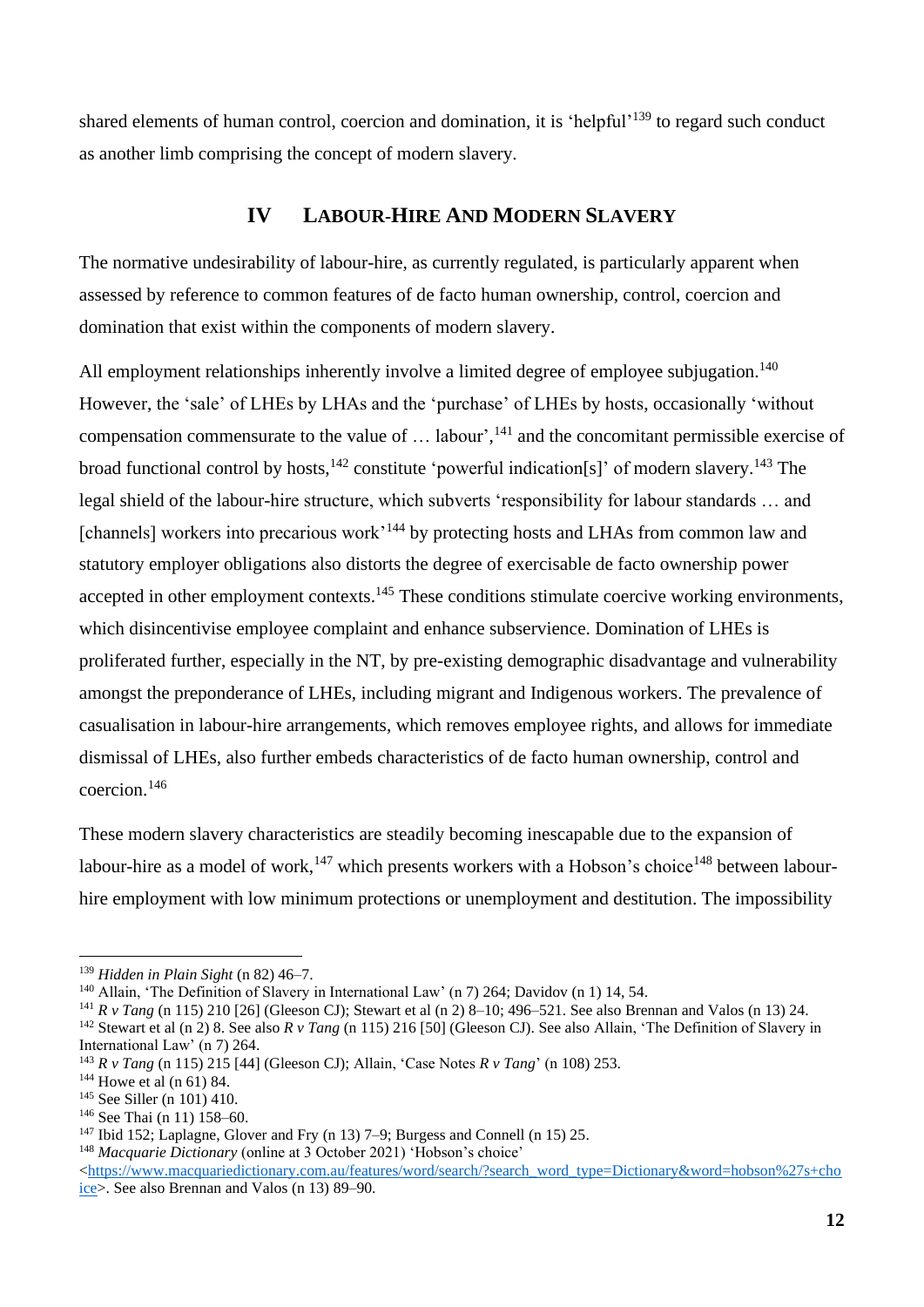of such decisions enables labour-hire to entrap workers by relying on innate social/psychological and economic dependency upon employment<sup>149</sup> as a means to develop and maintain meaning, dignity, 'personal identity' and financial security. <sup>150</sup> Considered in totality, these features present a particularly potent mix of conditions which facilitate the exercise of de facto ownership, control, coercion and domination over LHEs by LHAs and hosts in a fashion that is not dissimilar to modern slavery.

Nevertheless, 'harsh and exploitative conditions of labour do not of themselves amount to slavery,'<sup>151</sup> although this will always 'involve questions of degree'<sup>152</sup> considered along 'a continuum of exploitation'.<sup>153</sup> Moreover, whilst 'forms of enslavement are ... varied'<sup>154</sup> and definitions of slavery continue to evolve, <sup>155</sup> the concept of modern slavery should not become 'so broad as to be meaningless'.<sup>156</sup> Considering the nature of historic slavery offences,<sup>157</sup> and the rarity of modern slavery prosecutions,<sup>158</sup> it is highly unlikely that domestic modern slavery provisions operate to criminalise labour-hire. Although the power imbalance within labour-hire arrangements places LHEs in relatively higher positions of vulnerability to LHAs and hosts, and, thereby, reflects key features of modern slavery,<sup>159</sup> fundamentally absent from these relationships is the significant depravation of voluntariness and freedom, and the exercise of powers of ownership 'which would amount to [de facto] possession'.<sup>160</sup> Consequently, in practice and in law, LHEs remain empowered to 'walk away [and] their freedom to [choose] remains intact.'<sup>161</sup>

Nevertheless, '[b]y not describing these less extreme forms as exploitation, the moral wrong of exploitation is obscured, and employers remain unaccountable for their actions.<sup>'162</sup> It is clear that, given the commonality between features of labour-hire employment and modern slavery, the prohibition of which reflects normative values<sup>163</sup> and the 'ethically minimum content of international

<sup>149</sup> Davidov (n 1) 43.

<sup>150</sup> Ibid 43–4.

<sup>151</sup> *R v Tang* (n 115) 211 [32] (Gleeson CJ); Allain, *Slavery in International Law* (n 103) 134.

<sup>152</sup> *R v Tang* (n 115) 211 [232] (Gleeson CJ).

<sup>153</sup> *Hidden in Plain Sight* (n 82) 44, 47.

<sup>154</sup> Kevin Bales, *Understanding Global Slavery: A Reader* (University of California Press, 2005) 8–9.

<sup>155</sup> Rassam (n 102) 339.

<sup>156</sup> Weissbrodt and Anti-Slavery International (n 103) 4. See also Siller (n 101) 406, 408; Suzanne Miers, *Slavery in the Twentieth Century: The Evolution of a Global Problem* (AltaMira Press, 2003) 453.

<sup>157</sup> See, eg, *Director of Public Prosecutions (Cth) v Kannan* [2021] VSC 439; *R v Tang* (n 115); *R v McIvor & Tanuchit*  [2010] NSWDC 310; *Ho v The Queen; Leech v The Queen* [2011] VSCA 344; *Director of Public Prosecutions (Cth) v*  Shaik <sup>[2020]</sup> VCC 909; *Fair Work Ombudsman v Maroochy Sunshine Pty Ltd & Anor* <sup>[2017] FCCA 559.</sup>

<sup>158</sup> See, eg, David Gadd and Rose Broad, 'Troubling Recognitions in Responses to Modern Slavery' (2018) 58 *British Journal of Criminology* 1440, 1449; Rassam (n 102) 322, 325.

<sup>159</sup> Allain, *Slavery in International Law* (n 103) 134.

<sup>160</sup> Ibid 131.

<sup>161</sup> Ibid.

<sup>162</sup> Collins, Lester and Mantouvalou, (n 80) 203.

<sup>163</sup> See, eg, Thomas Kleinlein, 'Jus Cogens Re-Examined: Value Formalism in International Law' (2017) 28(1) *The European Journal of International Law* 295, 295, 297, 314–15.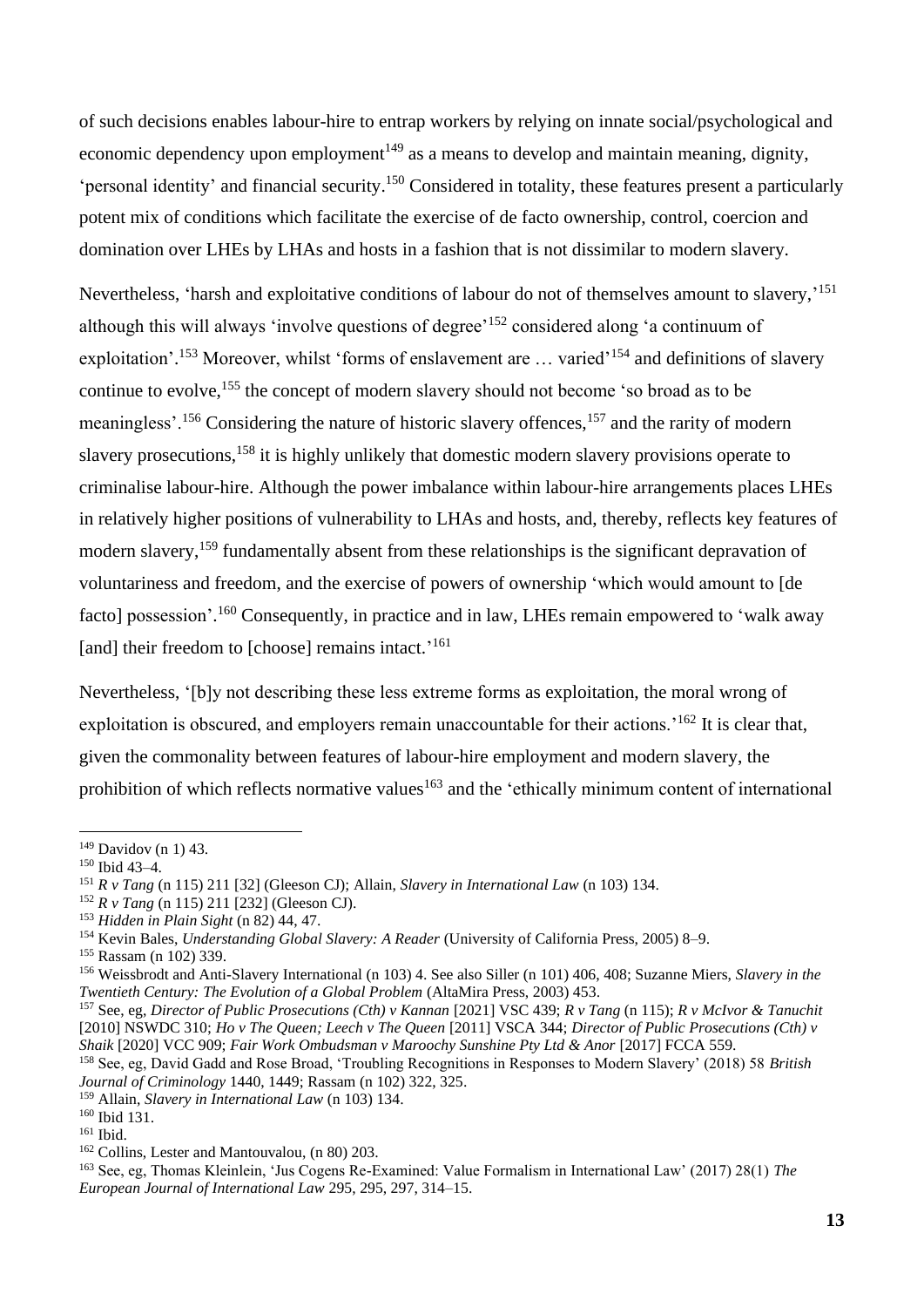law', <sup>164</sup> shared elements of human control, coercion, domination and de facto ownership, which diminish employee rights and strike at the protective purpose of labour law, <sup>165</sup> need to be tempered.<sup>166</sup>

# **V REFORM OPTIONS**

There are two preliminary and practical measures that should be implemented to address the challenges of labour-hire employment in the NT in the short-term.

Firstly, in light of the lack of reliable region-specific data, further studies, undertaken by a neutral, but local and qualified third-party, should be conducted to fill informational gaps. Specifically, this research should aim to build a more accurate estimation of the number of LHEs in the NT, including FIFO workers. Furthermore, future studies should be used to determine key industries employing LHEs in the NT and the education levels, age, remuneration, resident status, socio-cultural, socioeconomic and linguistic background of those employees, as well as personal experiences and perceptions of local LHAs and hosts. Similar inquiries have been undertaken in other states and territories<sup>167</sup> and have provided compelling bases for reform in those regions. Equally, an NT-based study would provide a clearer picture of the nature of local problems created by labour-hire, which is essential for future NT reform.

Secondly, 'in the absence of Commonwealth action'<sup>168</sup> NT-specific labour-hire licencing legislation should be implemented. This legislation would, like similar legislation in other jurisdictions,<sup>169</sup> at a minimum, mandate the licencing of LHAs,  $170$  grant, suspend and cancel labour-hire licenses based on suitability criteria and legal compliance by  $LHAs$ ,  $^{171}$  and financially penalise unlicenced LHAs and

<sup>164</sup> Jens David Ohlin, 'In Praise of *Jus Cogens'* Conceptual Incoherence' (2018) 63 *McGill Law Journal* 701, 703, 715; Asif Hameed, 'Unravelling the Mystery of *Jus Cogens* in International Law' (2014) 84(1) *The British Yearbook of International Law* 52, 77, 79–94; 98; Pamela J Stephens, 'A Categorical Approach to Human Rights Claims: *Jus Cogens*  as a Limitation on Enforcement?' (2004) 22(2) *Wisconsin International Law Journal* 245, 249; *Second Report on Jus Cogens by Dire Tladi* (n 103) 11.

<sup>165</sup> Davidov (n 1) 14, 34.

<sup>166</sup> See Julia Eckert et al, 'Introduction: Law's Travels and Transformations' in Julia Eckert et al (eds), *Law Against the State: Ethnographic Forays into Law's Transformations* (Cambridge University Press, 2012) 1, 3–12. See also Robert Kolb, *Peremptory International Law – Jus Cogens: A General Inventory* (Hart Publishing, 2015) 31–44.

<sup>167</sup> See, eg, *Victorian Inquiry into the Labour Hire Industry* (n 14); *Regulation of the Labour Hire Industry* (n 14); Standing Committee on Education, Employment and Youth Affairs, Parliament of the Australian Capital Territory, *Inquiry into the Extent, Nature and Consequence of Insecure Work in the ACT (Report, May 2018).* <sup>168</sup> Forsyth (n 46) 483.

<sup>169</sup> See, eg, *Labour Hire Licensing Act 2020* (ACT) ('*ACT Labour Hire Licensing Act*'); *Labour Hire Licensing Act 2017* (Qld); *Labour Hire Licensing Act 2017* (SA); *Labour Hire Licensing Act 2018* (Vic) ('*Victorian Labour Hire Licensing Act*'); *Victorian Inquiry into the Labour Hire Industry* (n 14) 198, 229–31; *A National Disgrace* (n 82) 312–14, 327–8. See also Forsyth (n 46) 474–9.

<sup>170</sup> See, eg, *ACT Labour Hire Licensing Act* (n 169) ss 23–4; Schofield-Georgeson (n 96) 387.

<sup>171</sup> See, eg, *ACT Labour Hire Licensing Act* (n 169) ss 27–8, 42. See also Forsyth (n 46) 477–8.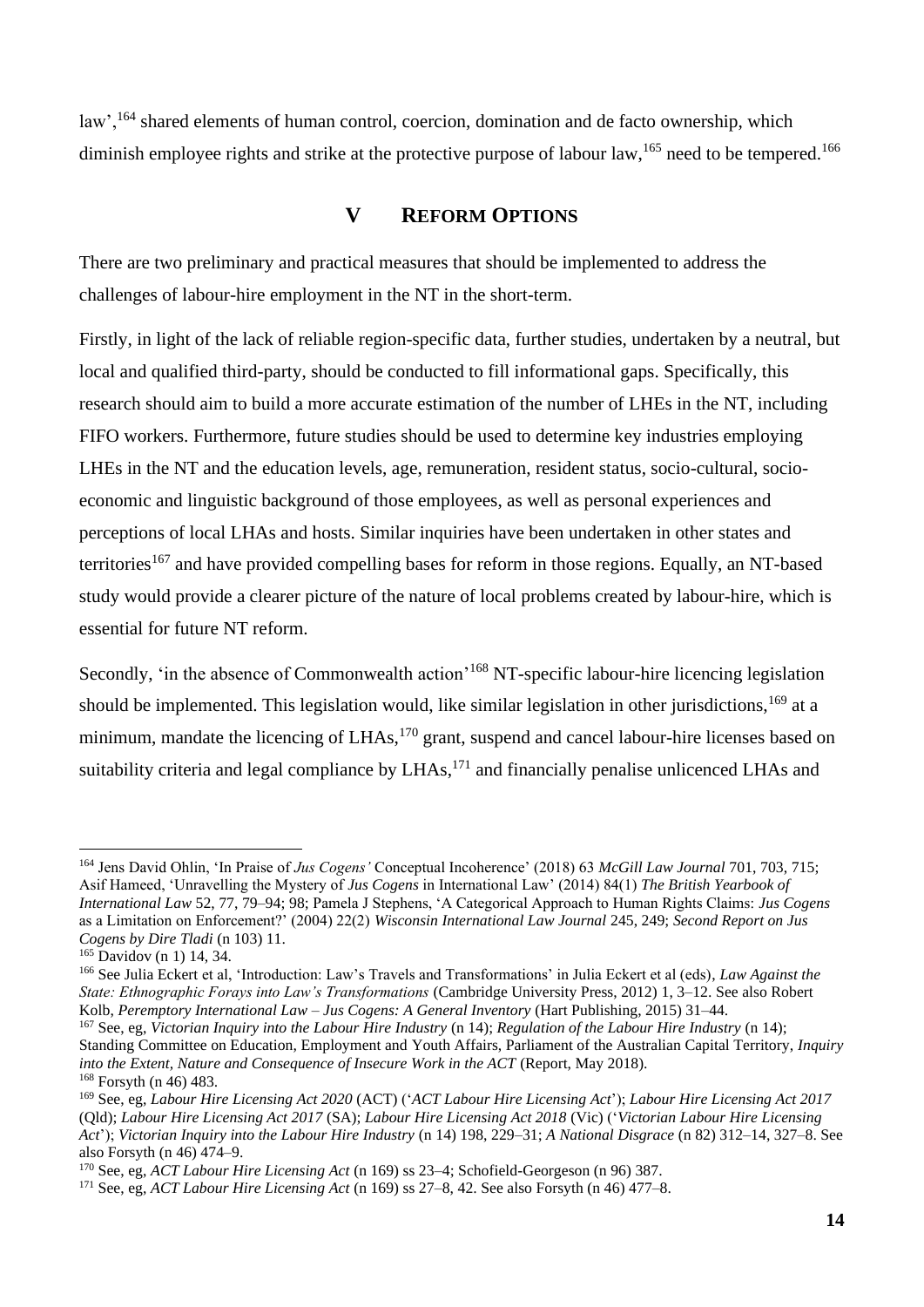clients/users of unlicenced LHAs. <sup>172</sup> Although statutory regulation of LHAs in the NT would not fundamentally alter the rights imbalance in labour-hire, it would, nevertheless, ensure, through threat of fine and/or licence revocation, that current and prospective LHAs and, to some degree, their clients operate in accordance with designated standards.<sup>173</sup>

### **VI CONCLUSION**

The labour-hire construct, creating 'triangular' employment relationships which intersect with sociocultural, socio-economic and regional conditions and the consequences of casualisation, renders LHEs vulnerable. In so doing, LHAs and hosts are imbued with heightened powers of human control, coercion, domination and de facto ownership; these features also form the constituent elements of modern slavery, the prohibition of which reflects fundamental international law principles and normative values. Through its analogy to modern slavery, labour-hire, too, embodies characteristics which are repugnant to international standards, and which counteract the Kahn-Freund conceptualisation of labour law as a protective device for workers. Therefore, the lawful operation of labour-hire must be reformed in order to expunge the elements of modern slavery extant within its structure. In the NT, short-term preliminary steps to achieve this involve the implementation of independent and localised demographic studies into labour-hire in the region, and the enactment of labour-hire licencing legislation to regulate operators. These are small but vital first steps towards impactful future change.

<sup>172</sup> See, eg, *ACT Labour Hire Licensing Act* (n 169) ss 33–5; *Victorian Labour Hire Licensing Act* (n 169) ss 13–16, 94. See also Forsyth (n 46) 476–7.

<sup>&</sup>lt;sup>173</sup> Forsyth (n 46) 479, 483.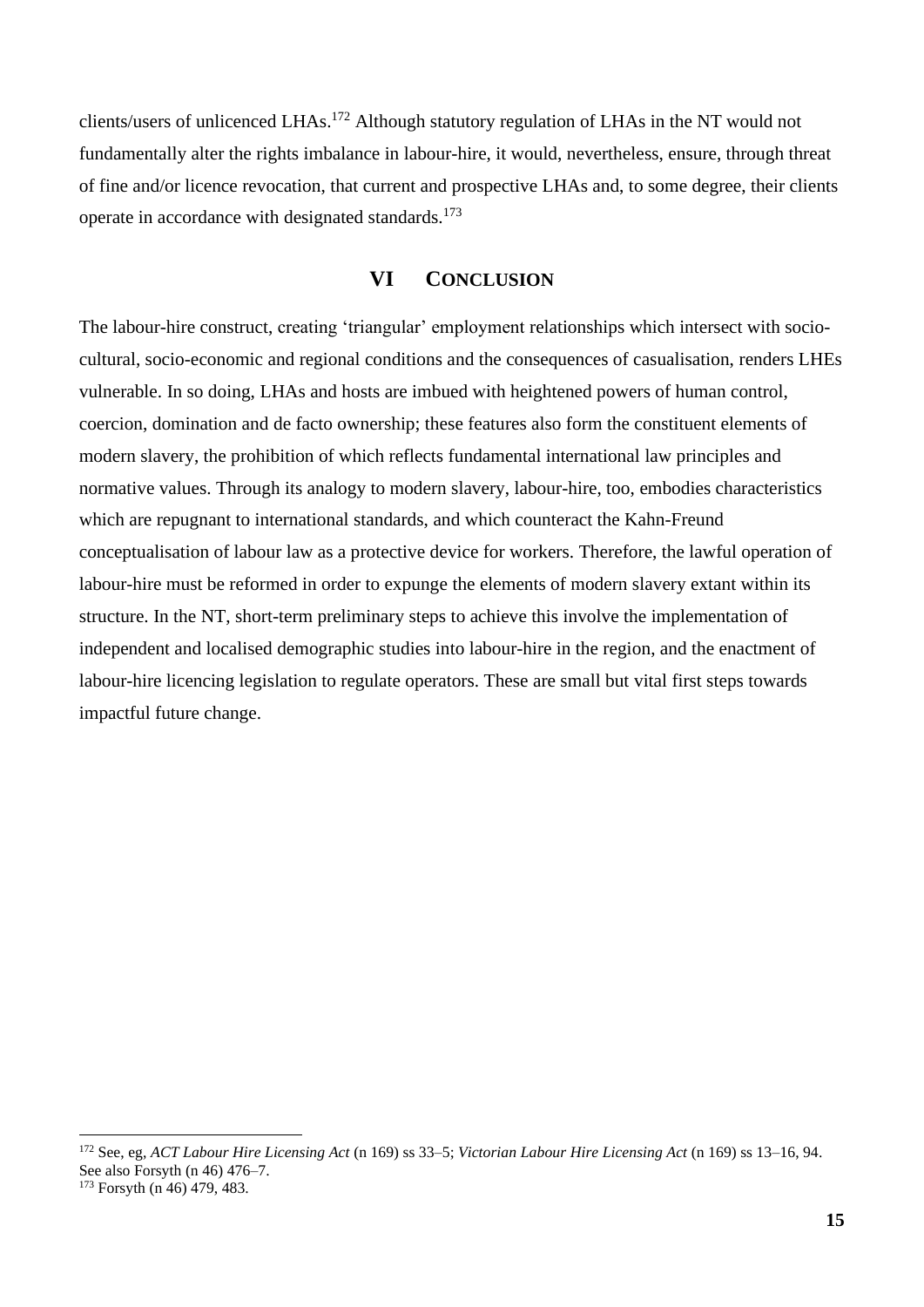#### **VII BIBLIOGRAPHY**

#### A *Articles/Books/Reports*

- 1. Allain, Jean, 'Case Notes *R v Tang*: Clarifying the Definition of 'Slavery' in International Law' (2009) 10 *Melbourne Journal of International Law* 246
- 2. Allain, Jean, *Slavery in International Law: Of Human Exploitation and Trafficking (BRILL, 2012)*
- 3. Allain, Jean, 'The Definition of Slavery in International Law' (2009) 52(2) *Howard Law Journal*  239
- 4. Altman, Jon, 'Modern Slavery in Remote Australia?' (2017) 150 *Arena Magazine* 12
- 5. Australian Government, *Our North, Our Future: White Paper on Developing Northern Australia*  (Report, 2015)
- 6. Bales, Kevin, *Understanding Global Slavery: A Reader* (University of California Press, 2005)
- 7. Bales, Kevin and Peter T Robbins, '"No One Shall Be Held in Slavery or Servitude": A Critical Analysis of International Slavery Agreements and Concepts of Slavery' (2001) 2(2) *Human Rights Review* 18
- 8. Brennan, Linda and Michael J Valos, *On-Hired Workers in Australia: Motivations and Outcomes*  (Report, January 2003)
- 9. Burgess, John and Julia Connell, 'Temporary Agency Work: Conceptual, Measurement and Regulatory Issues' (2005) 13(2) *International Journal of Employment Studies* 19
- 10. Campbell, Iain, 'Casual Work and Casualisation: How Does Australia Compare?' (2004) 15(2) *Journal of the Social and Economic Relations of Work* 85
- 11. Collins, Hugh, Gillian Lester and Virginia Mantouvalou (eds), *Philosophical Foundations of Labour Law* (Oxford University Press, 2018)
- 12. Davidov, Guy, *A Purposive Approach to Labour Law* (Oxford University Press, 2016)
- 13. Davis, Paul and Mark Freedland, *Kahn-Freund's Labour and the Law* (London Stevens and Sons, 3<sup>rd</sup> ed, 1983)
- 14. Eckert, Julia et al (eds), *Law Against the State: Ethnographic Forays into Law's Transformations*  (Cambridge University Press, 2012)
- 15. Fair Work Ombudsman, *Harvest Trail Inquiry* (Report, 2018)
- 16. Forsyth, Anthony, 'Regulating Australia's 'Gangmasters' Through Labour Hire Licensing' (2019) 47(3) 469
- 17. Gadd, David and Rose Broad, 'Troubling Recognitions in Responses to Modern Slavery' (2018) 58 *British Journal of Criminology* 1440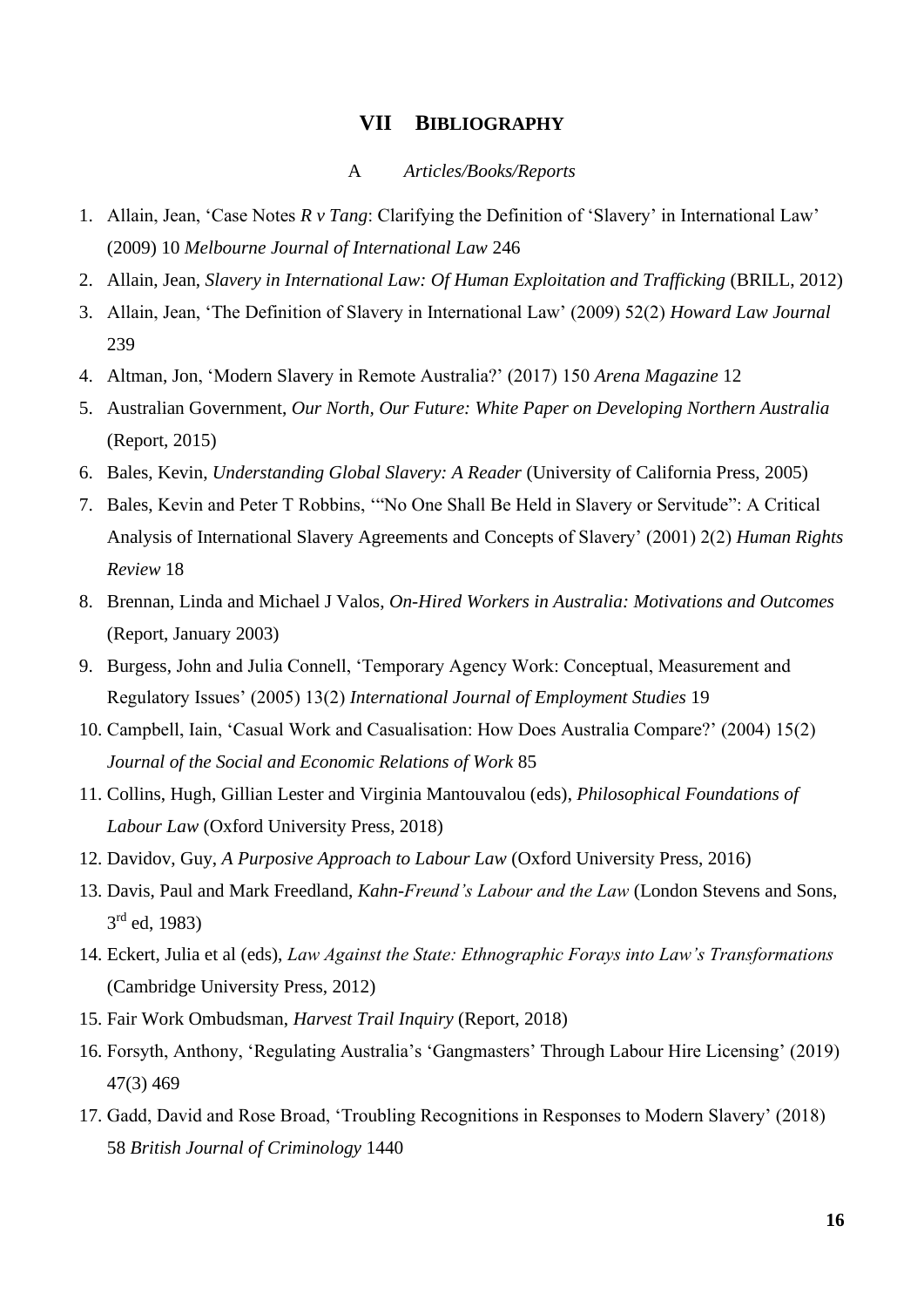- 18. Hall, Richard, 'Labour Hire in Australia: Motivation, Dynamics and Prospects' (Working Paper No 76, University of Sydney, April 2002)
- 19. Hameed, Asif, 'Unravelling the Mystery of *Jus Cogens* in International Law' (2014) 84(1) *The British Yearbook of International Law* 52
- 20. Harris, David et al, *Harris, O'Boyle and Warbrick: Law of the European Convention on Human Rights* (Oxford University Press, 4<sup>th</sup> ed, 2018)
- 21. Honoré, Anthony Maurice, 'Ownership' in Anthony Gordon Guest (ed), *Oxford Essays in Jurisprudence* (Oxford University Press, 1961) 107
- 22. Howe, Joanna et al, 'A Critical Examination of the Relationship Between Labour Hire Intermediaries and Growers in the Australian Horticulture Industry' (2019) 32 *Australian Journal of Labour Law* 83
- 23. House of Representatives Standing Committee on Employment, Workplace Relations and Workforce Participation, Parliament of Australia, *Making it Work: Inquiry into Independent Contacting and Labour Hire Arrangements* (Final Report, August 2005)
- 24. Informed Decisions, *2016 Census Results Northern Territory: Community Profile* (Report) 60 [<https://profile.id.com.au/australia/industries?WebID=160>](https://profile.id.com.au/australia/industries?WebID=160)
- 25. International Labour Organisation and Walk Free Foundation, *Global Estimates of Modern Slavery: Forced Labour and Forced Marriage* (Report, 2017)
- 26. International Law Commission, *Second Report on Jus Cogens by Dire Tladi, Special Rapporteur*, 69th sess, UN Doc A/CN.4/706 (16 March 2017)
- 27. Joint Standing Committee on Foreign Affairs, Defence and Trade, Parliament of Australia, *Hidden*  in Plain Sight: An Inquiry into Establishing a Modern Slavery Act in Australia (Report, December 2017)
- 28. Kleinlein, Thomas, 'Jus Cogens Re-Examined: Value Formalism in International Law' (2017) 28(1) *The European Journal of International Law* 295
- 29. Kolb, Robert, *Peremptory International Law – Jus Cogens: A General Inventory* (Hart Publishing, 2015)
- 30. Laplagne, Patrick, Maurice Glover, Tim Fry, *The Growth of Labour Hire in Australia* (Working Paper, Productivity Commission, February 2005)
- 31. Martin, Peter, Lucy Randall and Tom Jackson, *Labour Use in Australian Agriculture* (Report, December 2020) [<https://www.agriculture.gov.au/abares/research-topics/labour>](https://www.agriculture.gov.au/abares/research-topics/labour)
- 32. Merritt, Adrian, 'The Historical Role of Law in the Regulation of Employment: Abstentionist or Interventionist?' (1982) 1(1) *Australian Journal of Law and Society* 56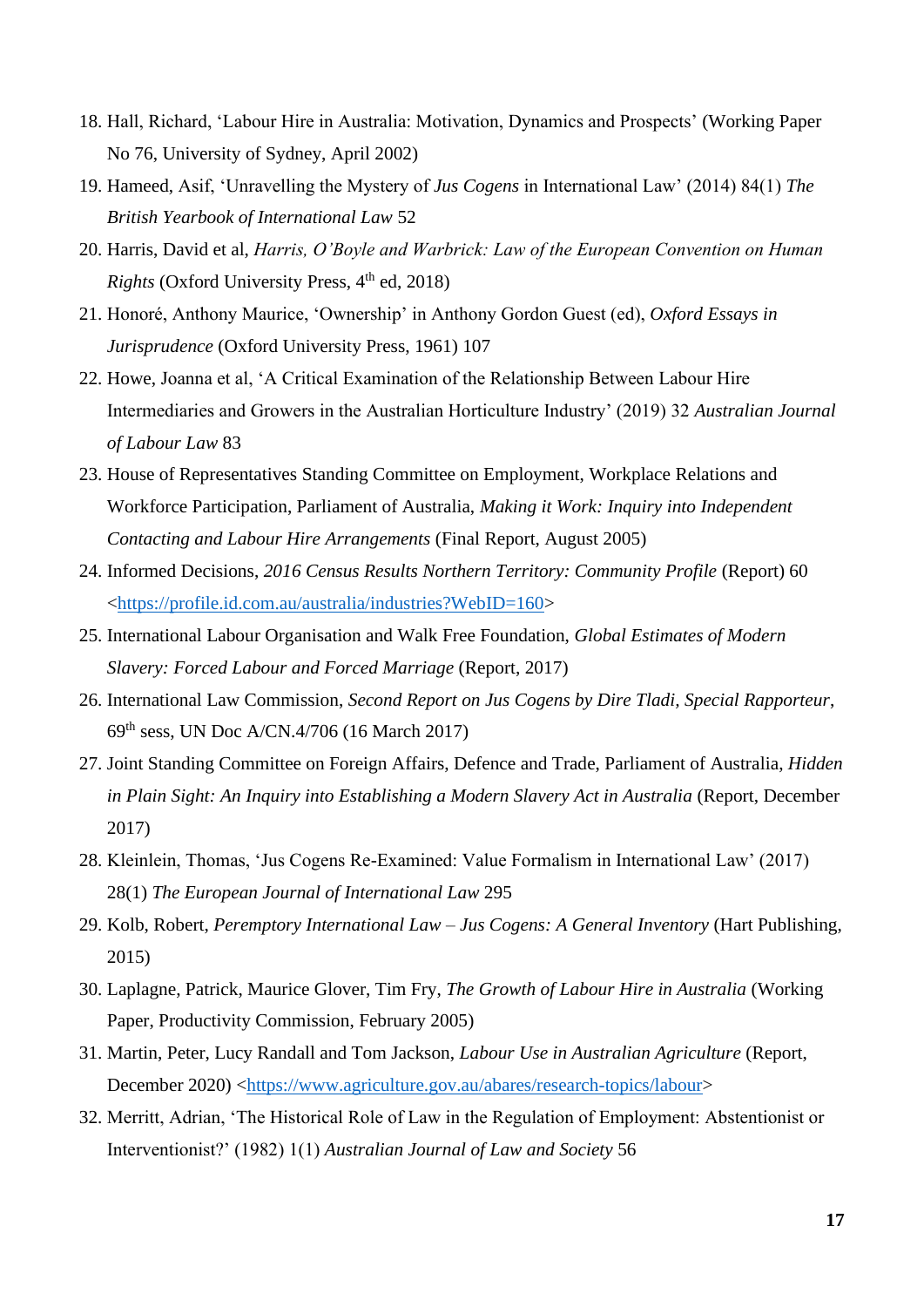- 33. Miers, Suzanne, *Slavery in the Twentieth Century: The Evolution of a Global Problem* (AltaMira Press, 2003)
- 34. Migrant Worker's Taskforce, *Report of the Migrant Workers' Taskforce* (Report, March 2019)
- 35. Mitchell, Richard et al, 'The Evolution of Labour Law in Australia: Measuring the Change' (2010) 23 *Australian Journal of Labour Law* 61
- 36. Ohlin, Jens David, 'In Praise of *Jus Cogens'* Conceptual Incoherence' (2018) 63 *McGill Law Journal* 701
- 37. O'Neil, Steve, 'Labour Hire: Issues and Responses' (Research Paper No 9, Parliamentary Library, Parliament of Australia, 8 March 2004)
- 38. Penner, James E, *Property Rights: A Re-Examination* (Oxford University Press, 2020)
- 39. Productivity Commission, *Overcoming Indigenous Disadvantage: Key Indicators 2020* (Report, December 2020)
- 40. Productivity Commission, *Workplace Relations Framework: Productivity Commission Inquiry Report* (Report No 76, 30 November 2015)
- 41. Rassam, Anne Yasmine, 'Contemporary Forms of Slavery and the Evolution of the Prohibition of Slavery and the Slave Trade Under Customary International Law' (1999) 39 *Virginia Journal of International Law* 303
- 42. *Regulation of the Labour Hire Industry 2016* (Report, 15 December 2016)
- 43. *Report of the Secretary-General on Slavery, the Slave Trade and Other Forms of Servitude*, UN Doc E/2357 (27 January 1953)
- 44. Schofield-Georgeson, Eugene, 'Industrial Legislation in Australia, 2020' (2021) 63(3) *Journal of Industrial Relations* 377
- 45. Senate Education and Employment References Committee, Parliament of Australia, *A National Disgrace: The Exploitation of Temporary Work Visa Holders* (Report, March 2016)
- 46. Senate Standing Committee on Legal and Constitutional Affairs, Parliament of Australia, *Unfinished Business: Indigenous Stolen Wages* (Report, December 2006)
- 47. Siller, Nicole, ''Modern Slavery': Does International Law Distinguish Between Slavery, Enslavement and Trafficking?' (2016) 14 *Journal of International Criminal Justice* 405
- 48. Smith, Belinda, 'Australian Anti-Discrimination Laws: Framework, Developments and Issues' (Research Paper No 08/24, Faculty of Law, The University of Sydney)
- 49. Standing Committee on Education, Employment and Youth Affairs, Parliament of the Australian Capital Territory, *Inquiry into the Extent, Nature and Consequence of Insecure Work in the ACT*  (Report, May 2018)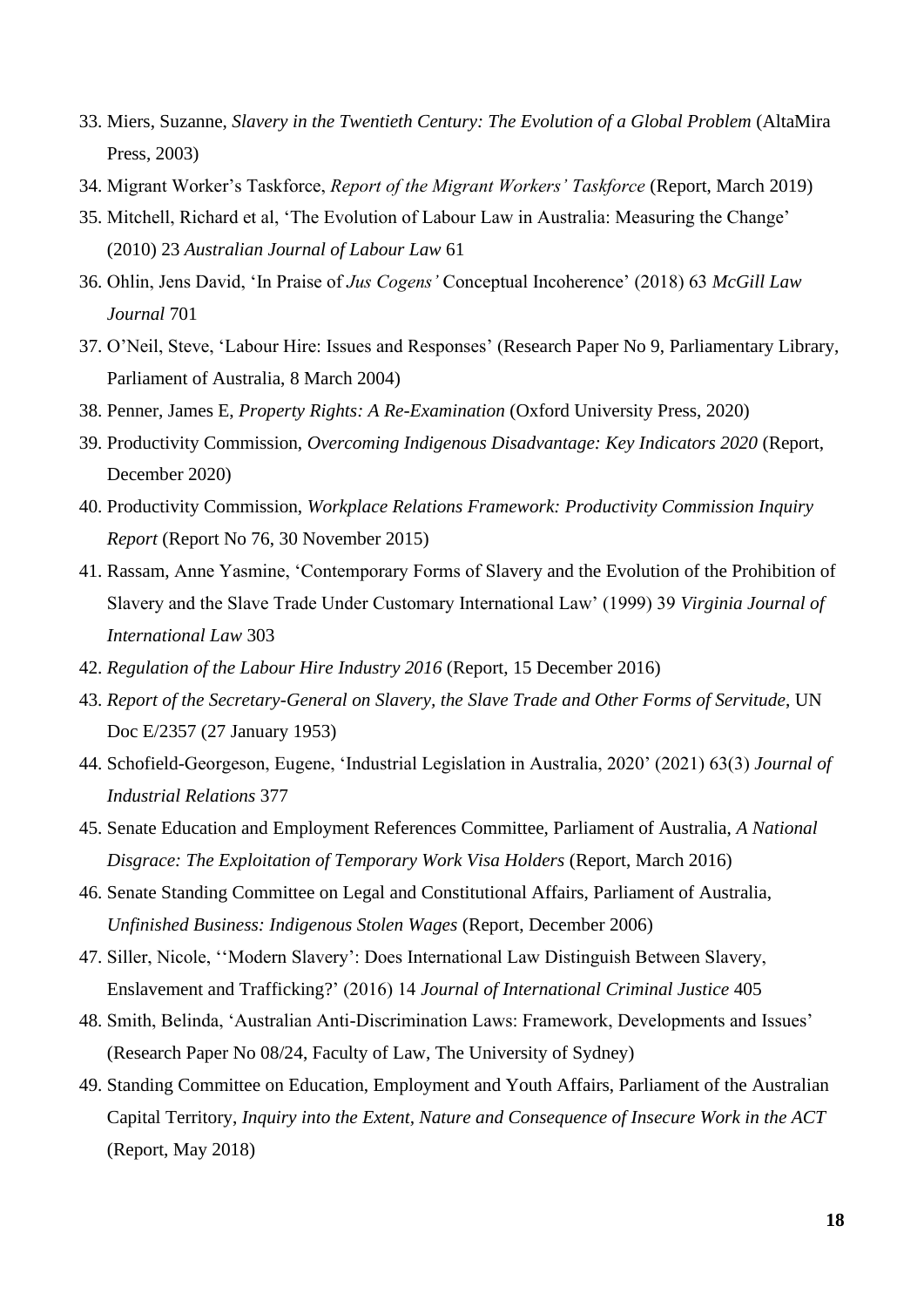- 50. Standing, Guy, 'Economic Insecurity and Global Casualisation: Threat or Promise?' (2008) 88(1) *Social Indicators Research* 15
- 51. Steedman, Carolyn, *Master and Servant: Love and Labour in the English Industrial Age*  (Cambridge University Press, 2007)
- 52. Stephens, Pamela J, 'A Categorical Approach to Human Rights Claims: *Jus Cogens* as a Limitation on Enforcement?' (2004) 22(2) *Wisconsin International Law Journal* 245
- 53. Stewart, Andrew et al, *Creighton and Stewart's Labour Law* (The Federation Press, 6th ed, 2016)
- 54. Stewart, Andrew, *Independent Contractors: A Practical Guide* (CCH Australia Limited, 2013)
- 55. Stewart, Andrew, 'Redefining Employment? Meeting the Challenge of Contract and Agency Labour' (2002) 15 *Australian Labour Law Journal* 1
- 56. Thai, Pauline, 'Unfair Dismissal Protection for Labour Hire Workers? Implementing the Doctrine of Joint Employment in Australia' (2012) 25 *Australian Journal of Labour Law* 152
- 57. Underhill, Elsa and Malcolm Rimmer, 'Layered Vulnerability: Temporary Migrants in Australian Horticulture' (2016) 58(5) *Journal of Industrial Relations* 608
- 58. *Victorian Inquiry into the Labour Hire Industry and Insecure Work* (Final Report, August 2016)
- 59. Weil, David, 'Afterword: Learning from a Fissured World Reflections on International Essays Regarding *The Fissured Workplace*' (2015) 37(1) *Comparative Labor Law and Policy Journal*  209
- 60. Weissbrodt, David and Anti-Slavery International, *Abolishing Slavery and its Contemporary Forms*, UN Doc HR/PUB/02/4 (2002)

#### B *Cases*

- 61. *Adventure World Travel Pty Ltd v Newsom* (2014) 86 NSWLR 515
- 62. *Building Workers' Industrial Union of Australia v Odco Pty Ltd* (1991) 29 FCR 104
- 63. *Burger King Corp v Hungry Jack's Pty Ltd* (2001) 69 NSWLR 588
- 64. *Campbell v Serco Australia Pty Ltd* [2021] FWC 2865
- 65. *Case Concerning the Barcelona Traction, Light and Power Company, Limited (Belgium v Spain) (Judgement)* [1970] ICJ Rep 3
- 66. *Chapman v Sepos Truck Trust (t/as J&S Transport)* [2021] FWC 5173
- 67. *Commonwealth Bank of Australia v Barker* (2014) 253 CLR 168
- 68. *Director of Public Prosecutions (Cth) v Kannan* [2021] VSC 439
- 69. *Director of Public Prosecutions (Cth) v Shaik* [2020] VCC 909
- 70. *Dragoljub Kunarac, Radomir Kovac and Zoran Vukovic v Prosecutor (Judgement)* (International Criminal Tribunal for the Prosecution of Persons Responsible for Serious Violations of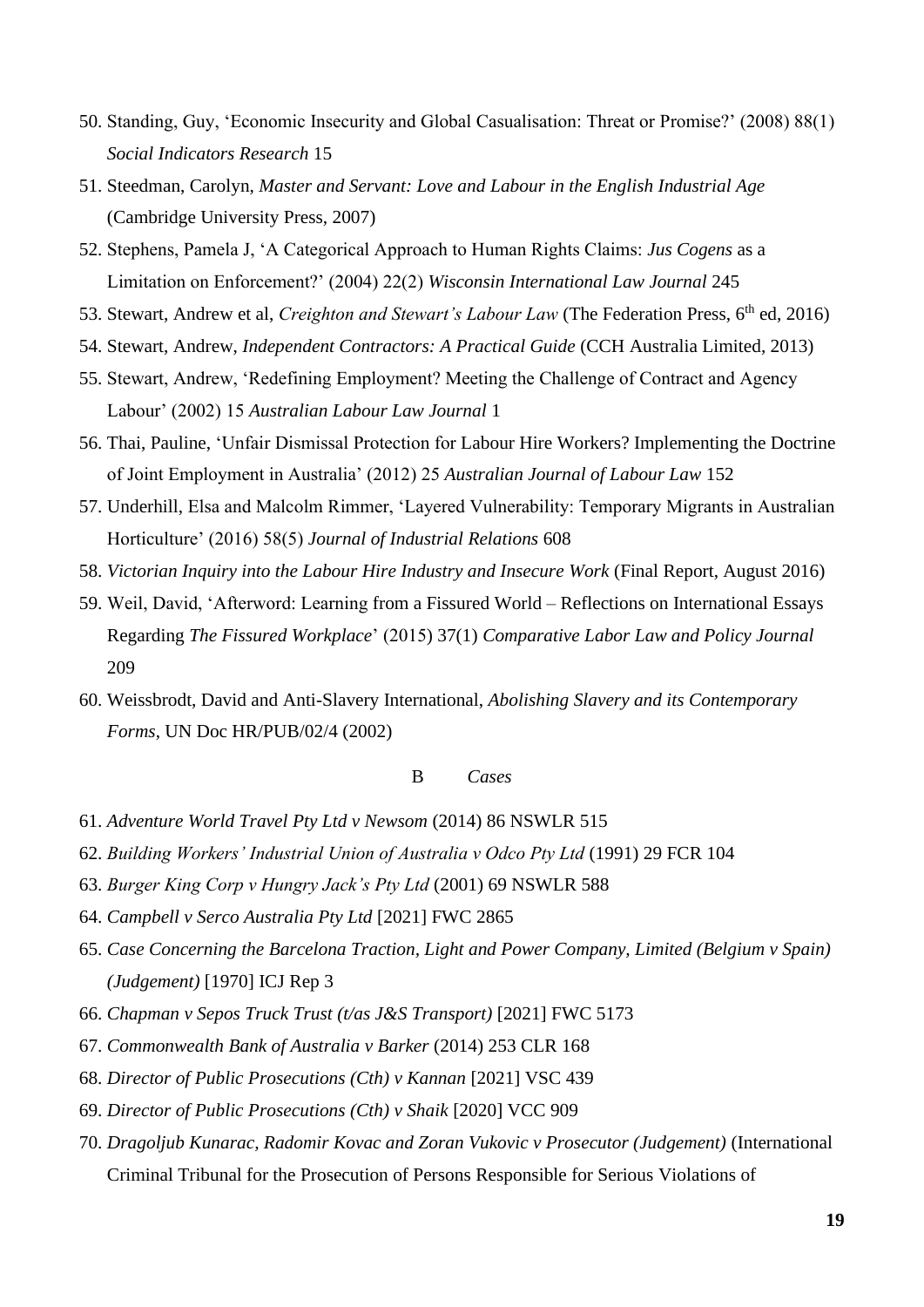International Humanitarian Law Committed in the Territory of the Former Yugoslavia since 1991, Appeals Chamber, Case No IT-96-23 & IT-96-23/1-A, 12 June 2002)

- 71. *Fair Work Ombudsman v Maroochy Sunshine Pty Ltd & Anor* [2017] FCCA 559
- 72. *Fair Work Ombudsman v Quest South Holdings Pty Ltd* (2015) 326 ALR 470
- 73. *Forstaff v Chief Commissioner of State Revenue* (2004) 144 IR 1
- 74. *Goldman Sachs JB Were Services Pty Limited v Nikolich* [2007] FCAFC 120
- 75. *Ho v The Queen; Leech v The Queen* [2011] VSCA 344
- 76. *Kool v Adecco Industrial Pty Ltd (t/as Adecco)* [2016] FWC 925
- 77. *Melbourne v JC Techforce Pty Ltd* (1998) 65 SAIR 372
- 78. *Melrose Farm Pty Ltd v Milward* (2008) 175 IR 455
- 79. *Milirrpum v Nabalco Pty Ltd* (1971) 17 FLR 141
- 80. *New South Wales v Commonwealth of Australia* (2006) 229 CLR 1
- 81. *Pettifer v MODEC Management Service Pty Ltd* [2016] FWCFB 5243
- 82. *R v McIvor & Tanuchit* [2010] NSWDC 310
- 83. *R v Tang* (2008) 249 ALR 200
- 84. *Selvachandran v Peteron Plastics Pty Ltd* (1995) 62 IR 371
- 85. *Wilton v Coal & Allied Operations Pty Ltd* (2007) 161 FCR 300
- 86. *WorkPac Pty Ltd v Rossato* [2021] HCA 23
- 87. *WorkPac Pty Ltd v Skene* (2018) 264 FCR 536
- 88. *Yanner v Eaton* (1999) 201 CLR 351

#### C *Legislation*

- 89. *Age Discrimination Act 2004* (Cth)
- 90. *Anti-Discrimination Act 1992* (NT)
- 91. *Australian Human Rights Commission Act 1986* (Cth)
- 92. *Criminal Code Act 1995* (Cth)
- 93. *Disability Discrimination Act 1992* (Cth)
- 94. *Fair Work Act 2009* (Cth)
- 95. *Fair Work (Registered Organisations) Act 2009* (Cth)
- 96. *Labour Hire Licensing Act 2017* (SA)
- 97. *Labour Hire Licensing Act 2017* (Qld)
- 98. *Labour Hire Licensing Act 2018* (Vic)
- 99. *Labour Hire Licensing Act 2020* (ACT)
- 100. *Migration Act 1958* (Cth)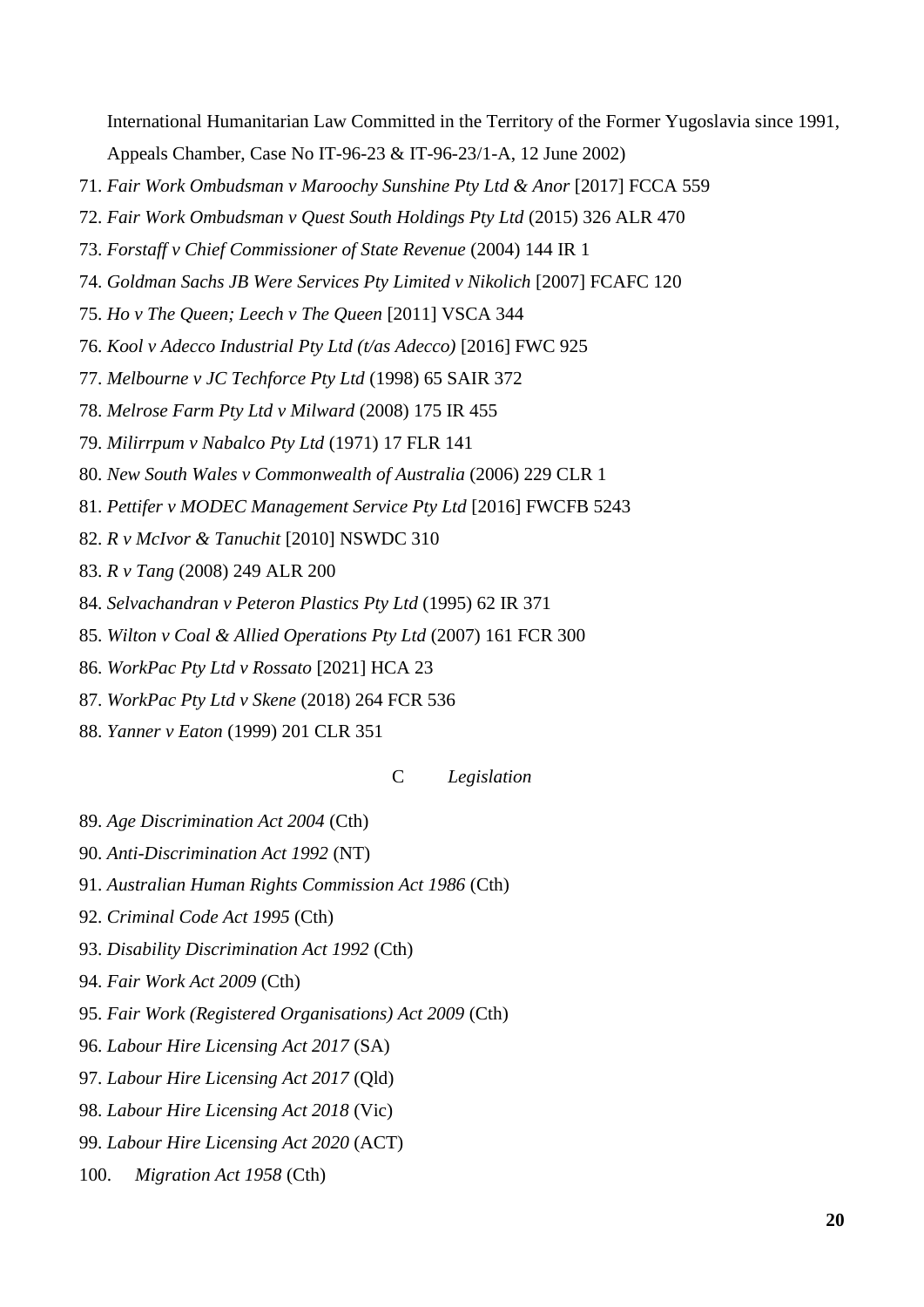- 101. *Modern Slavery Act 2018* (Cth)
- 102. *Racial Discrimination Act 1975* (Cth)
- 103. *Sex Discrimination Act 1984* (Cth)
- 104. *Work Health and Safety (National Uniform Legislation) Act 2011* (NT)

#### D *Treaties*

- 105. *Convention Concerning Forced or Compulsory Labour, 1930 (No 29)* opened for signature, C029 (entered into force 28 June 1930)
- 106. *Convention Concerning the Abolition of Forced Labour, 1957 (No 105)*, opened for signature 25 June 1957, C105 (entered into force 17 January 1959)
- 107. *Convention for the Protection of Human Rights and Fundamental Freedoms*, opened for signature 4 November 1950, 213 UNTS 221 (entered into force 3 September 1953)
- 108. *International Covenant on Civil and Political Rights*, opened for signature 16 December 1966, 999 UNTS 171 (entered into force 23 March 1976)
- 109. *International Covenant on Economic, Social and Cultural Rights*, opened for signature 16 December 1966, 993 UNTS 3 (entered into force 3 January 1976)
- 110. *Protocol of 2014 to the Forced Labour Convention, 1930*, opened for signature 11 June 2014, P029 (entered into force 9 November 2016)
- 111. *Responsibility of States for Internationally Wrongful Acts*, UN GAOR, 56<sup>th</sup> sess, 85<sup>th</sup> plen mtg, Agenda item 162 UN Doc A/RES/56/83 (12 December 2001) annex
- 112. *Rome Statute of the International Criminal Court*, opened for signature 17 July 1998, 2187 UNTS 90 (entered into force 1 July 2002)
- 113. *Slavery Convention*, opened for signature 25 September 1926, 60 LNTS 254 (entered into force 9 March 1927)
- 114. *Statute of the International Court of Justice*
- 115. *Supplementary Convention on the Abolition of Slavery, the Slave Trade, and Institutions and Practices Similar to Slavery*, opened for signature 7 September 1956, 266 UNTS 3 (entered into force 30 April 1957)
- 116. *Universal Declaration of Human Rights*, GA Res 217A (III), UN GAOR, UN Doc A/810 (10 December 1948)
- 117. *Vienna Convention on the Law of* Treaties, opened for signature 23 May 1969, 1155 UNTS 331 (entered into force 27 January 1980)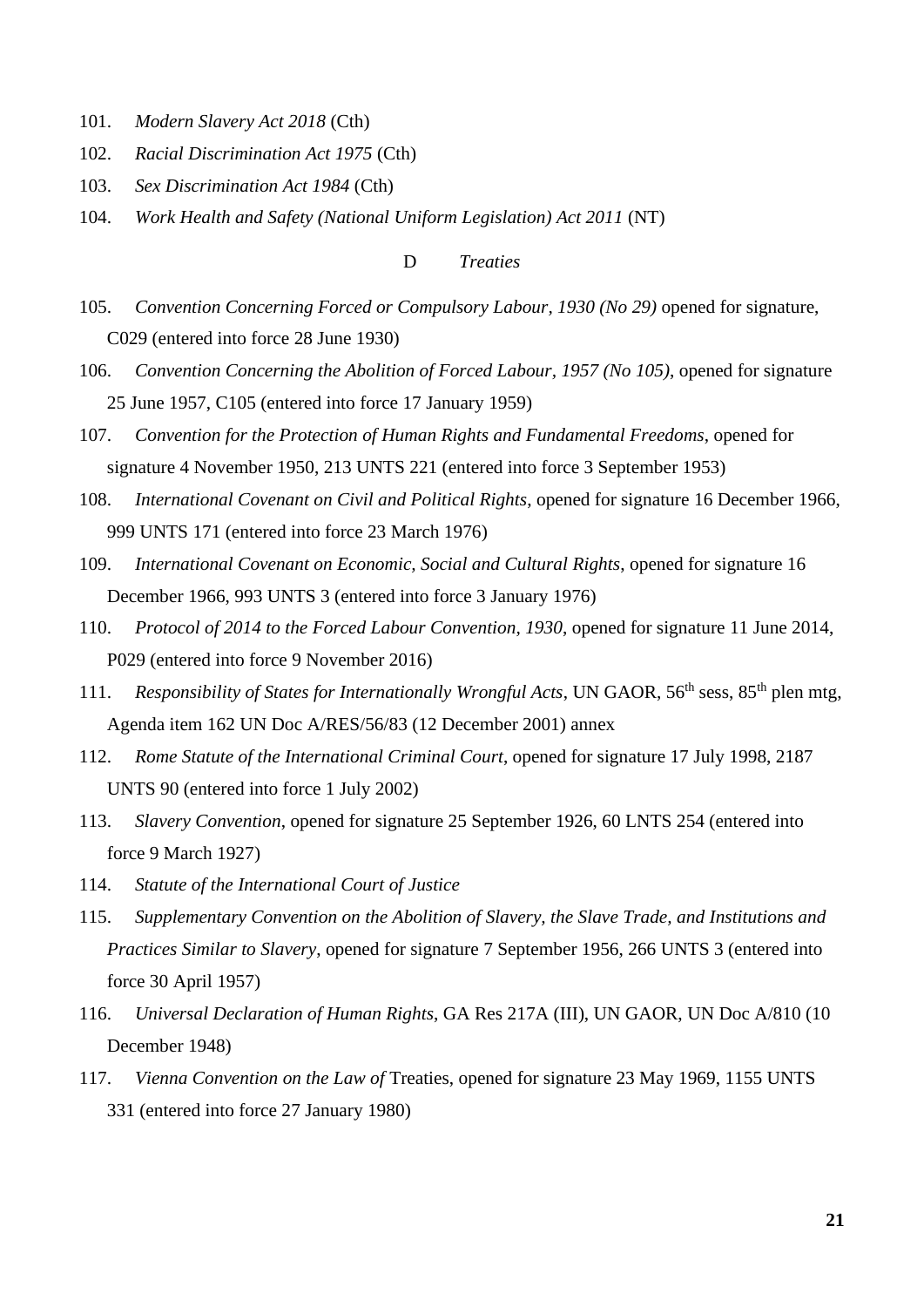118. Australian Bureau of Statistics, *Australian Labour Market Statistics, Jan 2010* (Catalogue 6105.0, 8 January 2010)

[<https://www.abs.gov.au/AUSSTATS/abs@.nsf/Previousproducts/6105.0Feature%20Article1Jan](https://www.abs.gov.au/AUSSTATS/abs@.nsf/Previousproducts/6105.0Feature%20Article1Jan%202010) [%202010>](https://www.abs.gov.au/AUSSTATS/abs@.nsf/Previousproducts/6105.0Feature%20Article1Jan%202010)

- 119. Australian Bureau of Statistics, *Census of Population and Housing – Counts of Aboriginal and Torres Strait Islander Australians 2016: Table 3a Census Counts by Indigenous Status, by Usual Residence and Place of Enumeration – State/Territory, 2016* (Catalogue 2075.0, 31 August 2017)
- 120. Australian Bureau of Statistics, *Characteristics of Employment, Australia, August 2020: Table 13.3 Employees by Status of Labour Hire and Demographic Characteristics* (Catalogue No 6333.0, 11 December 2020)
- 121. Australian Bureau of Statistics, *Counts of Australian Businesses, including Entries and Exits*, June 2016 to June 2020 (Catalogue No 8165.0, 16 February 2021)
- 122. Australian Bureau of Statistics, *Employer Training Expenditure and Practices, Australia, 2001–02* (Catalogue 6362.0, 2 April 2003) [<https://www.abs.gov.au/ausstats/abs@.nsf/mf/6362.0>](https://www.abs.gov.au/ausstats/abs@.nsf/mf/6362.0)
- 123. Australian Bureau of Statistics, *Working Arrangements* (Catalogue No 6336.0, 11 December 2020) [<https://www.abs.gov.au/statistics/labour/earnings-and-work-hours/working](https://www.abs.gov.au/statistics/labour/earnings-and-work-hours/working-arrangements/latest-release)[arrangements/latest-release>](https://www.abs.gov.au/statistics/labour/earnings-and-work-hours/working-arrangements/latest-release)
- 124. 'Casual Employees', *Fair Work Ombudsman* (Web Page) [<https://www.fairwork.gov.au/employee-entitlements/types-of-employees/casual-part-time-and](https://www.fairwork.gov.au/employee-entitlements/types-of-employees/casual-part-time-and-full-time/casual-employees)[full-time/casual-employees>](https://www.fairwork.gov.au/employee-entitlements/types-of-employees/casual-part-time-and-full-time/casual-employees)
- 125. 'Characteristics of Employment, Australia Methodology', *Australian Bureau of Statistics*  (Web Page, 11 December 2020) [<https://www.abs.gov.au/methodologies/characteristics](https://www.abs.gov.au/methodologies/characteristics-employment-australia-methodology/aug-2020#accuracy-and-quality)[employment-australia-methodology/aug-2020#accuracy-and-quality>](https://www.abs.gov.au/methodologies/characteristics-employment-australia-methodology/aug-2020#accuracy-and-quality)
- 126. Dent, Kathryn, LexisNexis Butterworths, *Workplace Discrimination Commentary* (online at 21 September 2021)
- 127. Dingwall, Blythe, 'Labour Hire Licensing Laws in Australia', *LegalVision* (Web Page, 7 July 2020) [<https://legalvision.com.au/labour-hire-license-laws-australia/>](https://legalvision.com.au/labour-hire-license-laws-australia/)
- 128. 'Indigenous Australians: Overview', *Australian Institute of Health and Welfare* (Web Page) [<https://www.aihw.gov.au/reports-data/population-groups/indigenous-australians/overview>](https://www.aihw.gov.au/reports-data/population-groups/indigenous-australians/overview)
- 129. Interview with Judy Harrison, Principal Solicitor at the Darwin Community Legal Service, (Scanlon Williams, College of Law, Australian National University, 18 October 2021)